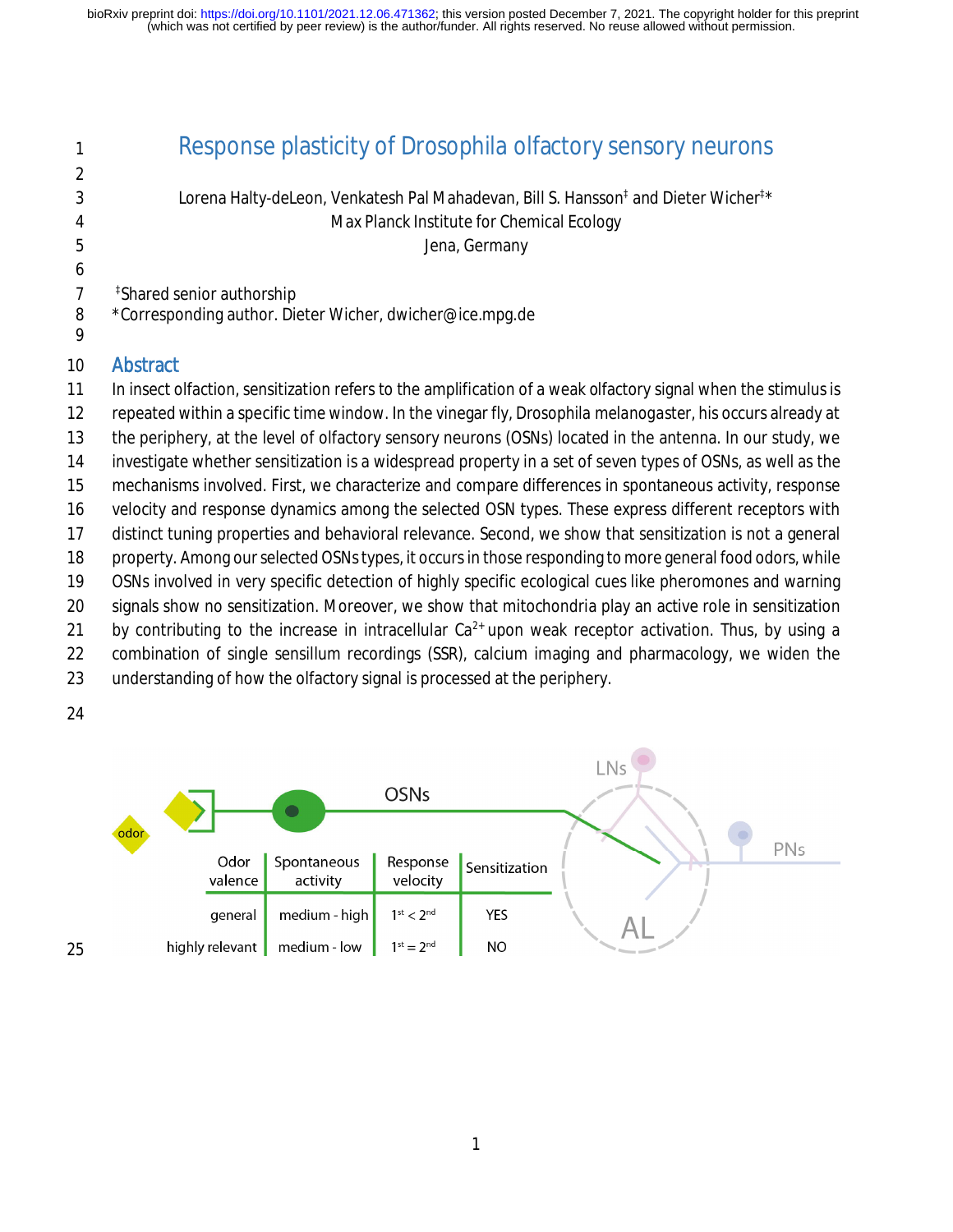#### Introduction

- Encoding sensory stimuli is metabolically expensive. Sensory systems have therefore evolved to minimize
- the cost involved, while maximizing the amount of information gained from a stimulus by adjusting to
- changes in the environment based on recent input history (Laughlin, 1981). A common feature of sensory
- systems is the ability to adapt, i.e. to decrease the response to a constant or repeated stimulus. On the
- other hand, repetitive stimuli can induce sensitization, which leads to a progressive amplification of the
- response. A recent study states that sensitization leads to a more detailed resolution of the stimulus itself,
- giving a better representation of the external information (Młynarski and Hermundstad, 2018).
- The first report on sensitization was presented in a non-associative learning context on behavioral arousal,
- in which a novel, strong or noxious stimulus led to an increase in reflex responsiveness (Carew et al.,
- 1971). This phenomenon has been extensively studied in the gill-withdrawal reflex of the sea slug *Aplysia.*
- In this marine invertebrate, a repeatedly noxious stimulus sensitizes the siphon withdrawal reflex (Pinsker
- et al., 1973; Hawkins et al., 1998, 2006) through presynaptic facilitation of mechanoreceptive sensory
- neurons (Castellucci and Kandel, 1976; Klein and Kandel, 1978, 1980).

 A form of long-term sensitization has been reported in several organisms during maturation. An increased sensitivity of the olfactory system is associated with reproductive hormone levels in *Drosophila melanogaster*, where older males display higher sensitivity to pheromones (Lin et al., 2016). Exposure to an odorant during a sensitive imprinting period in salmons, resulted in an increased sensitivity to that odorant lasting for months, which was crucial for a successful return to their natal site (Nevitt et al., 1994; Dittman et al., 1997). In another scenario, sensitization can be observed in males of the noctuid moth *Spodoptera littoralis* upon brief pre-exposure to female sex pheromones in behavioral assays (Anderson et al., 2003, 2007; Guerrieri et al., 2012) or upon brief predator sound exposure, a case of cross-modal sensitization (Anton et al., 2011). These experiments indicate that the olfactory system can be modulated

by experience-driven plasticity.

 Here we focused our interest on a form of olfactory short-term sensitization described in *Drosophila melanogaster*. Sensitization in this case refers to an increased response to weak odor stimuli when repeated within a short time window (Getahun et al., 2013). The olfactory world of insects is highly dynamic. Once emitted from the source, volatiles are dispersed and diluted in the ambient air resulting in a filamentous plume (Murlis et al., 1992). Using a set of ∼60 odorant receptors (ORs) (Couto et al., 2005), *Drosophila melanogaster* flies are able to extract valuable information from the plume in terms of odor identity and intensity (Bhandawat et al., 2010a). They are capable of resolving fast changes in odor pulses (Getahun et al., 2012; Szyszka et al., 2014) and can adjust their sensitivity based on previous odor stimuli (Nagel and Wilson, 2011; Getahun et al., 2013). ORs form heteromeric complexes of an odor-specific OR (ORX) and a co-receptor termed Orco (Larsson et al., 2004; Benton, 2006) and are expressed in olfactory sensory neurons (OSNs) housed in the antenna and maxillary palps (Joseph and Carlson, 2015). It has been shown that different OSN types can be sensitized upon repetitive low intensity stimulation (Getahun et al., 2013; Mukunda et al., 2016). However, as OSNs are strongly polarized cells, different signalling mechanisms might exist across the different compartments of the neuron (i.e. soma, inner dendrite, outer dendrite). For example, sensitization at the outer dendrite of the OSN type expressing the Or22a receptor is calmodulin (CaM) dependent, but there is yet at least one more type of regulation in the other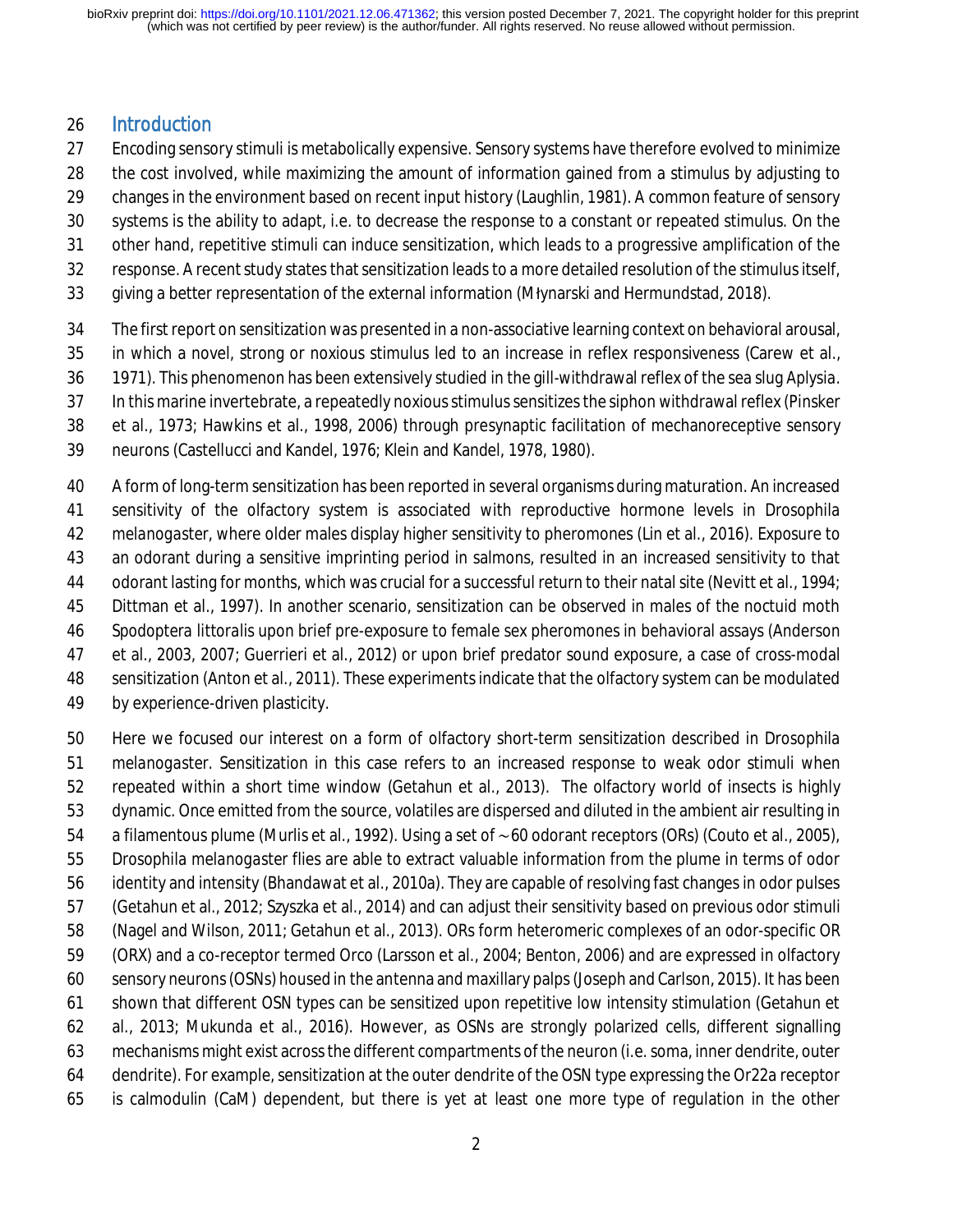- compartments that remains elusive (Mukunda et al., 2016). The so far known mechanisms involved in
- these processes have been reviewed recently (Wicher, 2018). Briefly, an odor stimulus too weak to
- produce a robust OR activation can lead to cAMP production (Miazzi et al., 2016). This messenger activates
- 69 Orco, which causes Ca<sup>2+</sup> influx. Orco activity can then be further enhanced via Ca<sup>2+</sup>-activated calmodulin
- (CaM) (Mukunda et al., 2014, 2016) and/or via PKC phosphorylation (Sargsyan et al., 2011). These
- processes finally result in OR sensitization.

Despite the progress made in understating sensitization in olfaction, fundamental questions still remain

unanswered. Whether this regulatory process is common for all OSNs or whether it relies on the functional

74 role of an OSN remains unknown. Regarding mechanisms, increase of intracellular  $Ca^{2+}$  could also be

- provided by intracellular stores such as mitochondria, which has been shown to play a crucial role in the
- olfactory response in both mammals and *Drosophila* (Fluegge et al., 2012; Lucke et al., 2020). However, a
- possible role of mitochondria in sensitization still remains elusive.
- With a combination of single sensillum recordings (SSR), calcium imaging and pharmacology we aim at
- widening the understanding of how the olfactory signal is processed at the periphery. Here, we first
- demonstrated differences in the response properties among the studied OSN types and we were able to
- show that sensitization is not a general property. Among our selected OSN types sensitization was
- observed among OSNs expressing ORs tuned towards food odors and taking part in cross fibre coding.
- Furthermore, calcium imaging and pharmacological experiments demonstrated that mitochondria play an
- 84 active role in sensitization, contributing to the increase in intracellular  $Ca^{2+}$ .

## Results

## Differential response characteristics between OSN types

- 87 As repeated low intensity odor stimulation has been observed to lead to gradually increasing responses, we asked whether this sensitization phenomenon is a general property of OSNs. SSR enables analysis of
- 89 neuronal activity (Clyne et al., 1997), so we set out to investigate the occurrence of sensitization in a
- reduced group of OSN types by using this method. SSR data was obtained from a representative set of
- OSN types responding to food odors (ab3[Or22a, Or85b], ab5[Or82a, Or47a]), pheromone (at1[Or67d])
- and danger signals (ab4[Or7a, Or56a]) (**Figure 1A**). We chose these OSN types as representatives not only
- because of the different behavioral significance of the stimuli they encode (food, danger, mating) but also
- 94 because the receptors show different tuning properties (narrowly vs broadly tuned). Ab4B, at1 and ab5A
- represent narrowly tuned receptors, whereas ab3A&B, ab4B and ab5B respond to a wide variety of odors
- (Hallem and Carlson, 2006). Thus, it should be possible to find out whether such differences are related
- to the tuning of the receptor itself, to the meaning the odor has for the fly, or to both.
- We recorded time course, quantified the spontaneous spiking activity and the response velocity, analyzed spiking frequencies and calculated median responses upon odor stimulation with low concentrations of the respective best ligands. All seven neuronal types showed different dynamics (**Figure 1B**). We first quantified the spontaneous activity of all neurons one second before the odor stimulation. It has been previously shown that the spontaneous activity of a neuron is determined by the OR expressed (Hallem et al., 2004; Utashiro et al., 2018), and our results are in agreement with these observations. Spontaneous 104 activity (spikes/s) varied significantly among neurons (Kruskal-Wallis chi-squared =150.38, df = 6, P <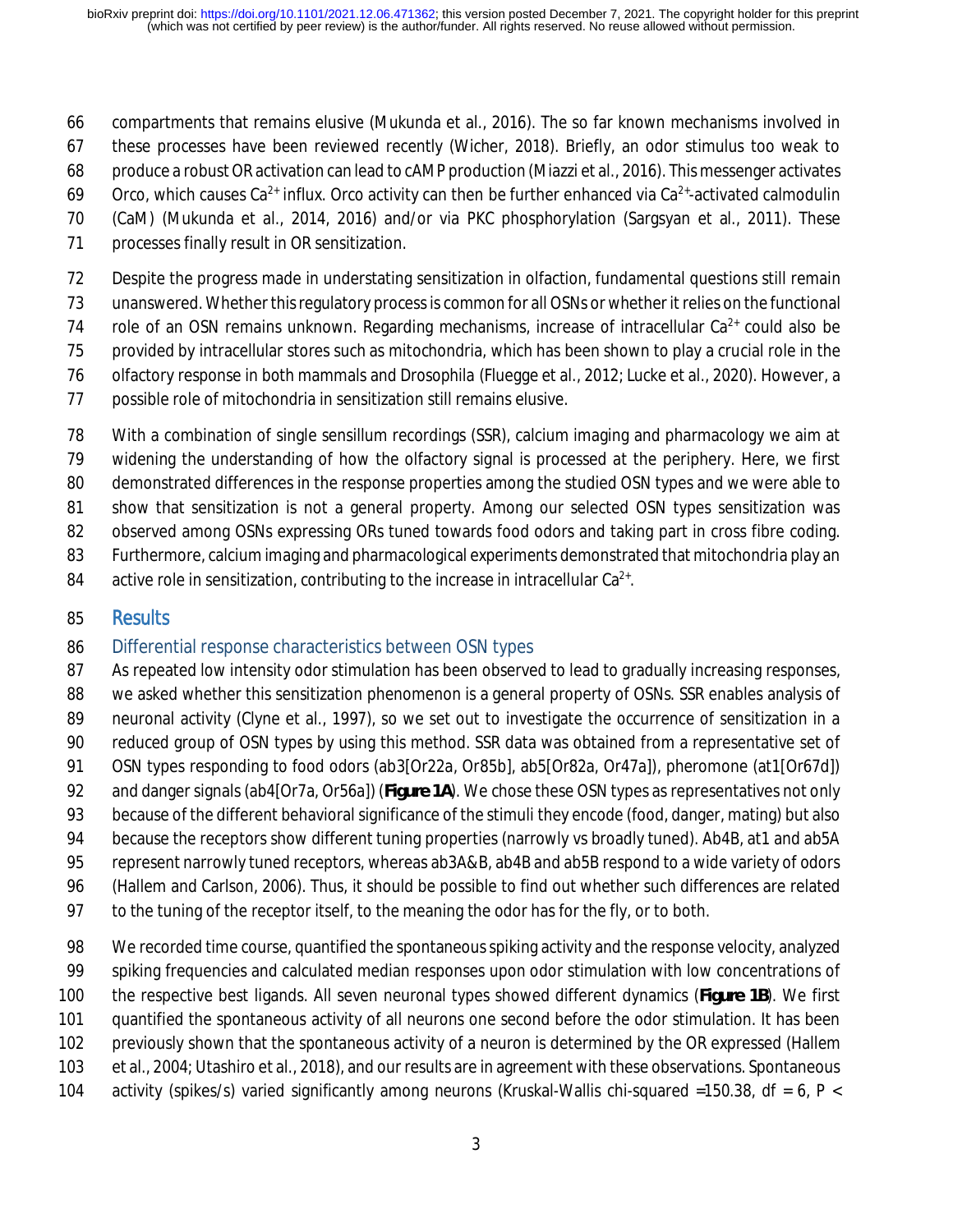0.0001; **Figure S1**). It is important to note that in the case of ab5, no distinction between ab5A and ab5B was possible due to the very similar spiking amplitude of both neurons. Despite the fact that spikes were considered together, ab5A is narrowly tuned to geranyl acetate, which ensures a differential response to that of ab5B allowing for proper separation of the neuronal spiking activity upon simulation. Partner neurons in ab3 and ab5 showed similar spiking. In contrast, ab4B had a significantly lower spontaneous activity as compared to ab4A. No differences in the spontaneous spiking activity between at1, ab3 and ab4 were found. However, probably due to the fact that spikes were considered together, neurons in ab5 present a significantly higher spiking rate than the others (except ab4A) (**Figure S1**, for detailed statistics see **Table S1**).

- To better assess the differences in temporal response pattern a peri-stimulus time histogram (PSTH) was calculated (Olsson et al., 2011). Then, to accurately resolve response kinetics, spiking activity was normalized to 2 seconds before odor stimulation, providing a normalized spiking frequency (fnorm, **Figure 1C**). This analysis revealed differences in response dynamics. Ab3A, ab4A&B and at1 displayed a slow rising and longer transient phase as compared to ab3B, which showed faster dynamics. In contrast, neurons in ab5 sensilla displayed a fast On and fast OFF response followed by a semi-plateau. Calculation of the response velocity for each OSN type (**Figure S2**) revealed that the second response tended to be faster in ab3A&B and ab5A. To the contrary, for ab4A&B, at1 and ab5B, first and second responses were equally fast.
- 123 Calculation of the total area under the response kinetics curve (AUC) for each neuronal type allowed for characterization of median responses between the first and the second odor stimulation (**Figure 1D**). Sensitization is observed if the second response is significantly stronger than the first to the same odor concentration (Getahun et al., 2013). We detected this phenomenon for food-odor-detecting neurons in ab3 and ab5 sensilla (**Figure 1C** and **Table 3**). In contrast, for neurons in ab4 and at1 sensilla (responding to danger signals and pheromones, respectively) we failed to observe any sensitization (**Figure 1C** and **Table 3**). Thus, based on the physiological identity of the neurons studied, we can conclude that for our set of neurons sensitization occured in OSNs responding broadly to food odors irrespective of the OR tuning.
- For a more extensive analysis, we set out to compare one sensitizing to one non-sensitizing neuron morphologically and functionally. We chose Or22a as a sensitizing representative since it is the best investigated OR (Dobritsa et al., 2003; Benton et al., 2006; Pelz et al., 2006; Wicher et al., 2008; Aguadé, 2009; Miazzi et al., 2016) and previous studies have confirmed sensitization occurring in these neurons (Getahun et al., 2013; Mukunda et al., 2016). Due to the ecological relevance of geosmin to fruit flies as a highly specific danger signal (Stensmyr et al., 2012) we chose Or56a as the non-sensitizing representative.
- Functional differences between Or56a and Or22a expressing OSNs
- To characterize functional differences between Or22a- and Or56a- expressing OSNs we first compared the
- spontaneous spiking activity from the SSR measurements. Or22a displayed a higher spontaneous activity
- as compared to Or56a (**Figure 2A**). Then, to better asses OR performance we determined the odor
- concentration response relationship in calcium imaging experiments. The advantage of imaging compared
- to SSR is that it allows application of a highly defined concentration of odors. Our concentration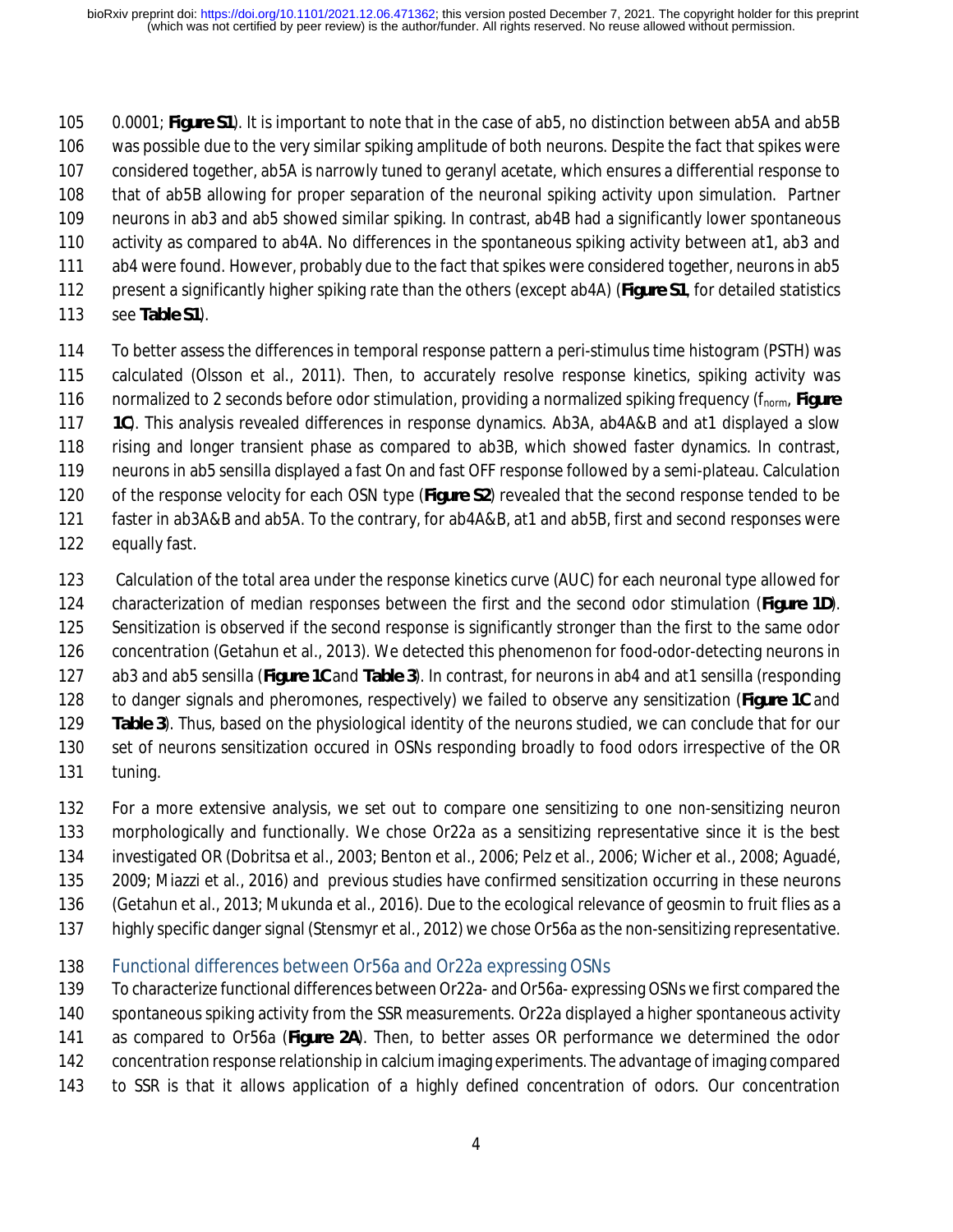#### dependent results for Or22a-expressing neurons were in line with those described by Pelz et al., 2006 and

- Jain et al., 2021. In addition we expanded the existing dose response curve for geosmin, where the
- 146 previously lowest tested concentration was  $10^{-8}$  (Stensmyr et al., 2012), by adding responses down to
- 147  $10^{-10}$ . Consistently, SSR results and Ca<sup>2+</sup> imaging dose response experiments showed Or56a-OSNs being 2
- order of magnitude more sensitive as compared to Or22a-expressing ones (**Figure 2B**).
- Morphological differences between Or56a- and Or22a-expressing OSNs
- Recent morphometric studies have highlighted the differences in size and general morphology among OSNs, where the "A" neuron usually is the biggest of the sensillum pair (Hansson et al., 1994; Zhang et al.,
- 2019; Nava Gonzales et al., 2021). Moreover, Nava Gonzalez and coworkers also report that for basiconic sensilla, the large-spike OSNs - for example ab3A - possess an enlarged inner dendrite enriched with
- 154 mitochondria. Interestingly, Mukunda et al. (2016) proposed intracellular  $Ca^{2+}$  sequestration as an
- additional mechanism contributing to sensitization in inner dendrites and soma of Or22a expressing
- neurons. In the outer dendrites however, sensitization solely relied on calmodulin (CaM) -dependent
- processes. In an attempt to link these observations, we set out to determine and compare the morphology
- of Or56a- and Or22a-expressing OSNs.
- Immunostaining allowed visualization of single OSN morphology exposing an enlargement of inner
- dendrites in O22a-expressing neurons (**Figure 3A**, top left panel, arrowhead). This enlargement was apparently absent in Or56a-expressing neurons (**Figure 3A**, lower panel). In a morphological study by
- Shanbhag et al. in 2000, and recently shown by Nava Gonzalez et al. (2021), the inner dendritic segment
- was described to be filled by mitochondria. To explore this possibility, we co-expressed GFP targeted to
- the mitochondrial matrix (mito::GFP) together with a dendritic marker (DenMark). This allowed for
- visualization of mitochondria under the control of OSN Or22a- (**Figure 3B**, top) or Or56a-Gal4 drivers
- (**Figure 2B**, down). The immunostaining of mitochondria confirmed that inner dendrites of Or22a-
- expressing OSNs show high mitochondrial abundance.
- A quantification analysis of the immunostaining revealed not only that Or22a-expressing neurons have more mitochondria; these OSNs are also larger (**Figure 4**). Inner dendrites or Or22a neurons are significantly enlarged (**Figure 4A**) and heavily packed with mitochondria (**Figure 4B**) as compared to Or56a-expressing neurons.
- In the soma, the difference in size is not as pronounced (**Figure 4C**). A difference still exists in the mitochondrial abundance, being more numerous in Or22a expressing neurons also in the soma (**Figure 4D**).

# Sensitization and mitochondria

 Following these results, we wanted to evaluate if the observed differences in mitochondria abundance could have an influence in sensitization. The involvement of mitochondria in the *Drosophila* olfactory response has been recently reported (Lucke et al., 2020). Lucke and colleagues found that auranofin, a mitochondrial permeability transition pore (mPTP) activator (Rigobello et al., 2002), caused a significant reduction in the OSN response. In addition, manipulation of mitochondrial function can influence general sensitization of OSNs when stimulated with the Orco agonist VUAA1. The critical player in this case was also shown to be the mPTP, in that application of auranofin depressed sensitization *(*Wiesel, E. personal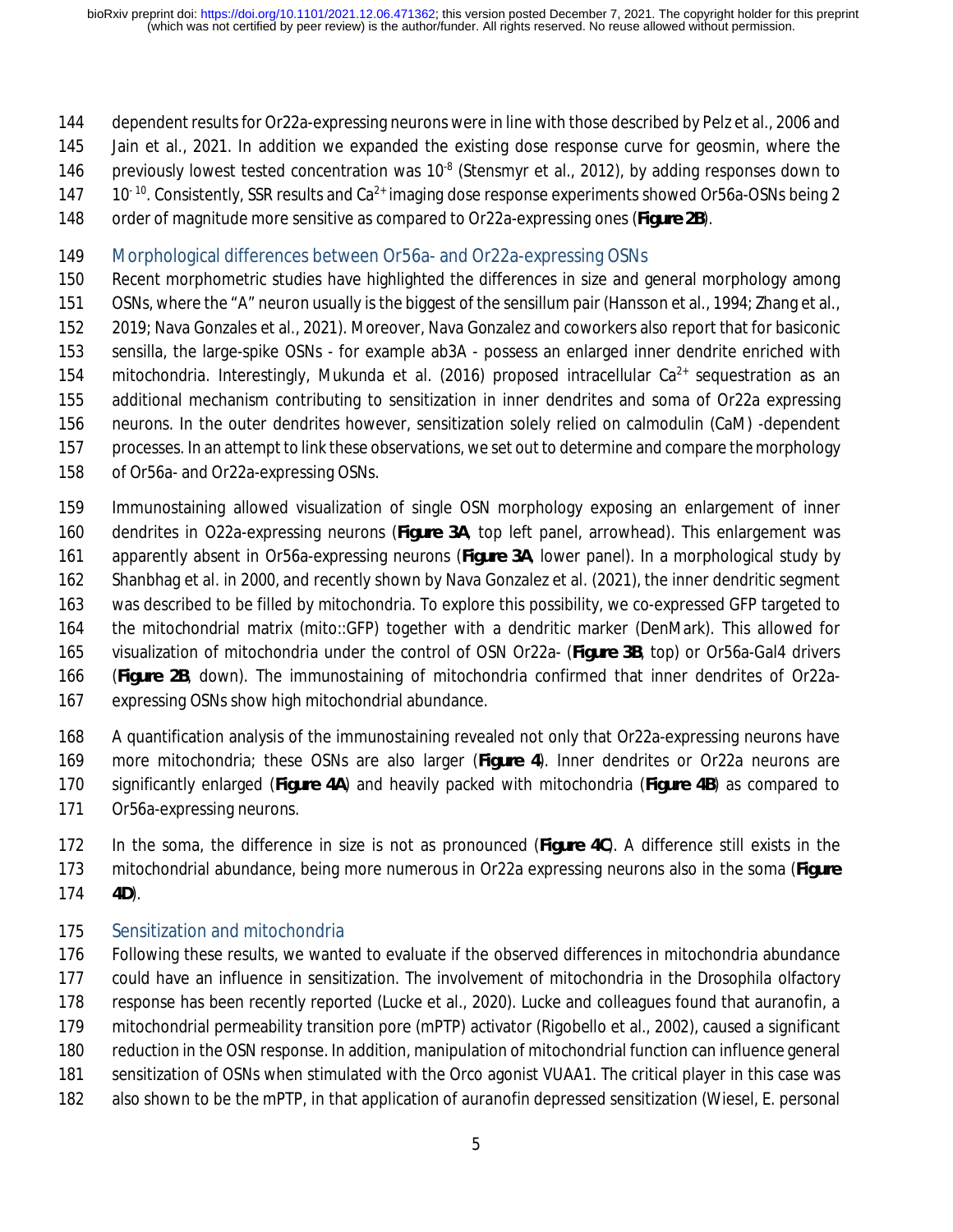communication, November 2021). Therefore, we chose auranofin to evaluate mitochondria influence on sensitization.

- Sensitization occurs near threshold and according to the dose responses showed in Figure 2, the chosen
- 186 concentrations for the experiments were 1 nM (10 $\degree$ ) for geosmin and 0.5  $\mu$ M (10 $\degree$ ) for ethyl hexanoate
- 187 (as in Mukunda et al., 2016). One of the advantages of the open antenna preparation for  $Ca^{2+}$  imaging
- experiments (established by Mukunda and collegues in 2014) is that allows measuring receptor activity in
- the different compartments of the cell, mainly outer dendrites, inner dendrites and soma. To that end,
- we designed an experiment consisting of double pared stimulations in an open antenna preparation. One
- pair stimulation under control conditions and one in the presence of auranofin. This allowed us to
- compare the direct involvement of mitochondria in the response of our selected cells.
- *Mitochondria are important for sensitization in Or22a-expressing neurons.*
- Sensitization was observed in all compartments of Or22a expressing neurons under control conditions
- (**Figure 5A-F,** white box; **Table 4**). However, in the presence of auranofin (25 µM), the OR response was
- diminished and sensitization was abolished (**Figure 5A-F,** pink box; **Table 4**). Furthermore, there was an
- 197 increase in intracellular calcium  $[Ca^{2+}]_i$  in inner dendrites and soma while in the presence of auranofin,
- 198 indicating the release of Ca<sup>2+</sup> from mitochondria (Figure 5G). This result indicates that mitochondria play
- an active role in the sensitization properties of Or22a-expressing neurons.
- *Or56a-expressing neurons show no sensitization*
- No sensitization event was observed upon stimulation with 1 nM geosmin (**Figure 6A-F** white box, **Table**
- **4**). Then we wondered if sensitization might be visible at even lower concentrations. Hence, we tested gesomin at 0.3 and 0.1 nM in the open antenna preparation. We observed responses only at 0.3 nM and in both cases we failed to observe sensitization (**Figure S2**). Finally, we performed the experiments using
- gesomin 1 nM, the lowest concentration used for experiments providing strong and reliable responses
- (**Figure 2B**). In the presence of auranofin (25 µM), the second response was significantly lower only in the
- soma (Figure 6A-F pink box, Table 4). Between the 2 pairs of stimulations, there was no change in in  $Ca^{2+}$ <sub>i</sub>
- (**Figure 6G**). These results indicate that mitochondria are important in restoring basal calcium levels after
- stimulation to ensure a proper second stimulation, but play no apparent important role in controlling
- neither the response intensity nor the intracellular calcium levels.

# Discussion

- Understanding how odors are detected and processed at the olfactory periphery is crucial to comprehend
- how information is then modulated. Here we investigated whether sensitization, an amplification of the
- olfactory response at the OSN level in the *Drosophila* antenna, is a widespread property in a set of OSNs
- of the fruit fly.
- Remarkably, we found that OSN types expressing different ORs respond to odor stimuli with different
- 217 strength and dynamics. This indicates that the tuning OrX protein not only determines the resting activity
- of OSNs (Hallem et al., 2004) but also the characteristics of the odor response. First, and in agreement
- with others (Hallem et al., 2004), we observed differences in the spontaneous firing of the different OSN
- types (**Figure S1**). Spontaneous activity originates in the OSNs (Joseph et al., 2012; Stengl and Funk, 2013)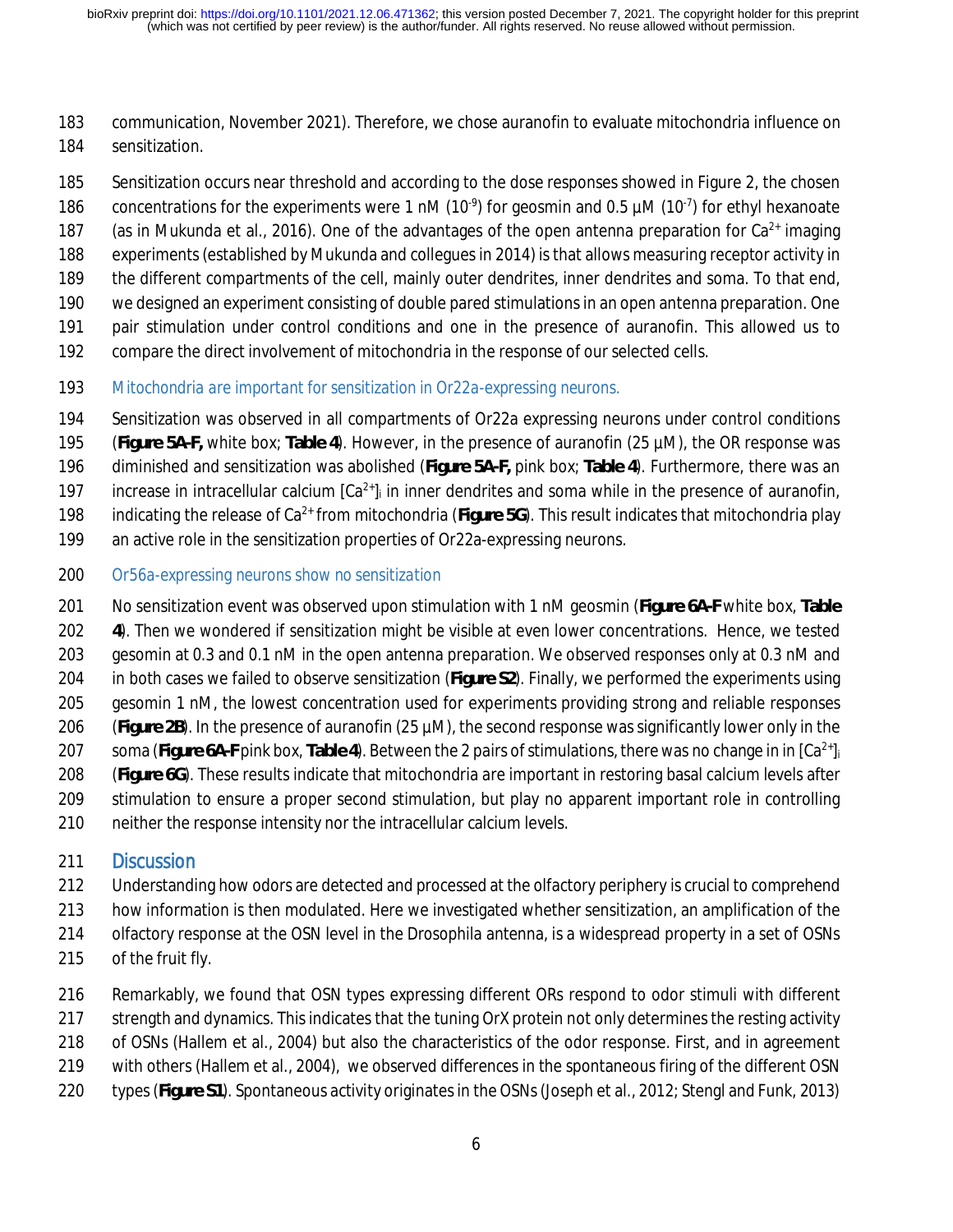where ORs and Orco must be functional, and sensillar components must be intact to generate a baseline firing (Benton et al., 2007). Interestingly, OSNs expressing the most narrowly tuned ORs (Or56a and Or67d) showed the lowest spontaneous activity (**Figure S1**). Sparse code (few spikes) usually allows for a better separation of sensory inputs, however at the expense of being more sensitive to noise (Zhang et al., 2013). *Drosophila*´s OSNs may have found the solution to this problem in that neurons with low spontaneous activity are narrowly tuned to one or few compounds. Thus, sensitivity is increased but the influence of random activation (noise) is diminished. This seems to be the case for pheromone sensing neurons in flies and moths (Kalinová et al., 2001; Dolzer et al., 2003; Benton et al., 2007; Jeanne and Wilson, 2015; Nolte et al., 2016), as well as for highly relevant danger signals for flies (this study).

- Second, we observed and quantified differences in response dynamics. (**Figure 1C** and **Figure S2**). As expected for responses near threshold, neurons in ab3, ab4 and at1 (with the exception of ab3B) showed a more tonic response (Martelli et al., 2013). In contrast, responses of neurons in ab5 sensilla displayed a response similar to that of retinal bipolar-ON cells when adapting to light (Masu et al., 1995 their Figure 4 A). These differences, observed in the response kinetics (**Figure 1**), are in agreement with previous studies stating that response dynamics depend on odorant type (Martelli et al., 2013), receptor type (Getahun et al., 2012) and neuron identity (Nagel and Wilson, 2011). The delayed odor-response observed for ab4B and ab3A could be related to the time needed for the odor concentration to reach the neuron's detection threshold. In the case of geosmin, with a very low vapor pressure (0.001 mmHg v, Stensmyr et 239 al., 2012), it might be that only few molecules reach the OSNs at a concentration of  $10^{-12}$ . This highlights the extreme sensitivity of these neurons as already reported elsewhere (Stensmyr et al., 2012). However, to our knowledge, this is the first time such a low concentration has been used for electrophysiological recordings. Although not significant, differences in the response velocity upon two subsequent odor stimulations can be observed (**Figure S2**). For ab4B, at1 and ab5B, first and second responses are equally fast. However, for ab4A, the second response tends to be slightly slower. In contrast, for ab3A&B and ab5A second responses tend to be faster as compared to the first**.** This duality in response velocity reflects the double odor transduction strategy proposed by Wicher et al. (2008, 2010): a combination of a slower, more sensitive metabotropic with a fast, purely ionotropic pathway.
- The described mechanism for sensitization reviewed recently (Wicher, 2018; Wicher and Miazzi, 2021) further supports this view. Upon a first stimulus of low odor concentration, there is a slower and more sensitive metabotropic response in which autoregulative processes through PKC (Sargsyan et al., 2011; Getahun et al., 2016) and cAMP (Miazzi et al., 2016) tune the OR to its deserved sensitivity. As a result, a second stimulation of the same odor concentration causes faster and larger ion fluxes. This has been proven true for a few OSNs (Getahun et al., 2013), and we have investigated whether this phenomenon is a widespread property in our panel of 7 OSNs with different valences and different OR tuning properties.
- In our sample, ab4A and ab4B represent OSNs encoding odors with negative valence and at1 for pheromone signals. Remarkably, all three failed to sensitize (**Figure 1** ab4A&B and at1). Or56a-expressing neurons (ab4A) only respond to geosmin, which is produced by microorganisms such as mold fungi (La Guerche et al. 2006) and bacteria (Gerber and Lechevalier, 1965) and has a great ecological relevance for the fly (Stensmyr et al., 2012). To date, geosmin is the only aversive odor found with a dedicated pathway, the other aversive odors are represented by combinatorial activation of glomeruli (Knaden et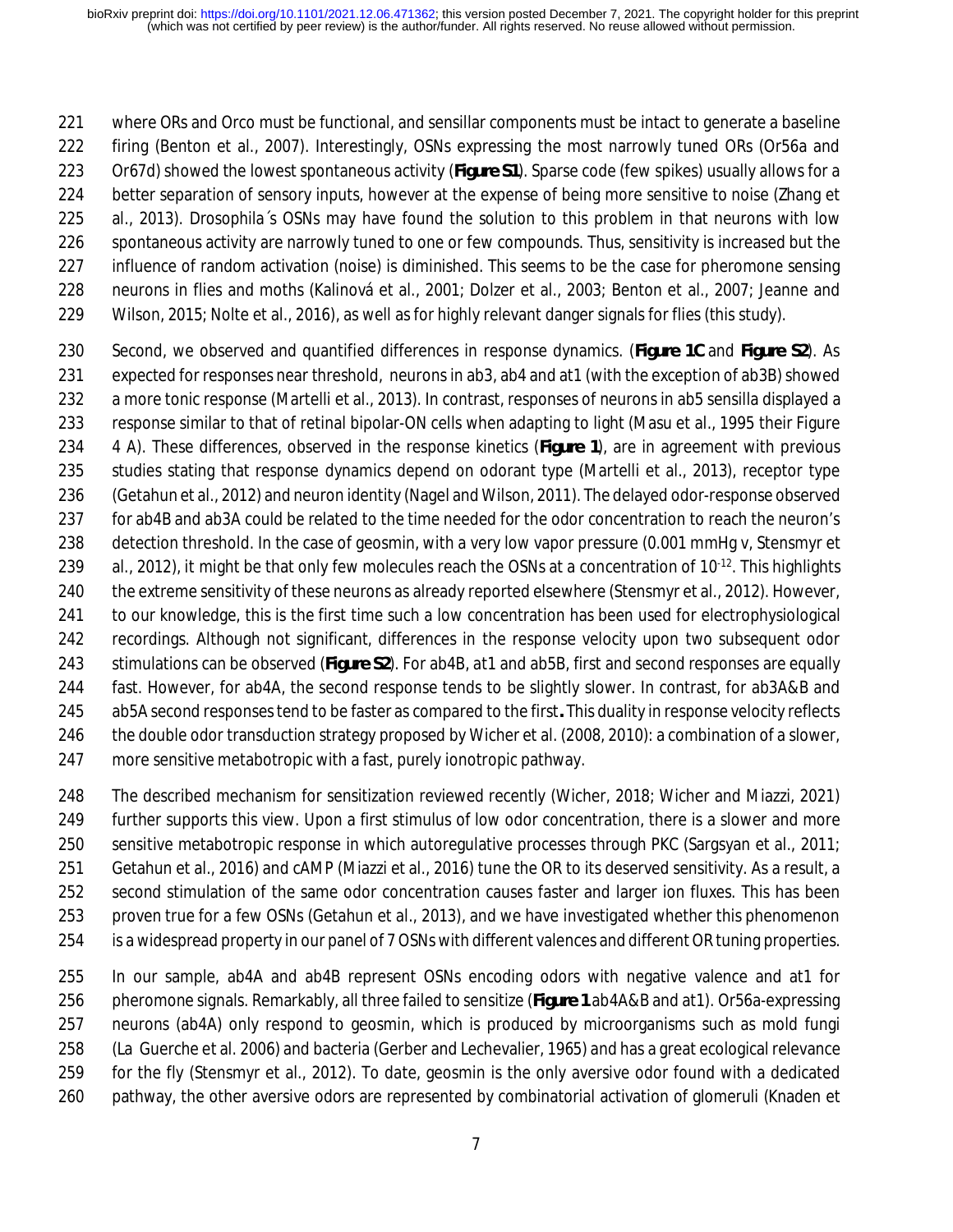al., 2012; Stensmyr et al., 2012; Seki et al., 2017). Its partner neuron (ab4A-Or7a), responds best to E2- hexanal, and although it has been classified as partially attractive (Hallem and Carlson, 2006), artificial activation of its target glomerulus DL5 leads to aversive behavior. Therefore Or7a-expressing neurons can also be defined as an aversive input channel (Mohamed et al., 2019). Interestingly, it has been proposed that aversive odors might be processed with a different logic than attractive ones in higher brain centers (Gao et al., 2015). In walking flies, detection of an odor increases the frequency of turning. After turns to aversive odors flies moved more quickly and followed straighter paths away from the source as compared for turns following an attractive odor (Gao et al., 2013). Such "runaway" behavior could shorten the exposure to harm. Therefore, the aversive response may rely on specific activity patterns of individual OSNs (Gao et al., 2015). In line with this, larval OSNs carrying highly relevant information for survival are regulated differently in the AL via local interneurons (LNs). Reduced presynaptic inhibition of OSNs responding to odors associated with life-threatening situations allows *Drosophila* larvae to detect these 273 odors less dependently of the response intensity of other OSNs (Berck et al., 2016). Our results are in line with these observations, where detection of aversive odors at low concentrations is sufficient to elicit a robust OSN response. Once the potential harmful situation is faithfully detected, it is likely that the source will not be further investigated, and an amplification of the signal would consequently no longer be necessary.

 Along with geosmin, cVA detection is another well-established example of a dedicated circuitry. Several factors contribute to a high sensitivity of this pathway. First, it is detected solely by Or67d-expressing neurons in at1 sensilla targeting the DA1 glomerulus (Tal and Smith, 2006). These neurons have a low 281 detection threshold thanks to a reduced spontaneous firing activity (Jeanne and Wilson 2015 and Figure S1 of this study). Second, the low detection threshold in combination with a high number of cVA responding neurons (∼ 40), renders this neuronal population highly sensitive. Third, the OSNs' postsynaptic partners in the AL (the projection neurons (PNs)) fire a spike after only a small percentage of the OSNs have responded to a stimulus and are capable of up to 3-fold amplification (Jeanne and Wilson, 2015). As a result, PNs are able to respond rapidly to changes in the number of spikes from the OSNs (Bhandawat et al., 2007; Jeanne and Wilson, 2015). These results, together with the fact that cVA is detected at close range, makes this neural population less susceptible to sensitization. Our results are consistent with this assumption in that, with a concentration of 0.001%, we observed clear responses but failed to see sensitization (**Figure 1** at1).

 In contrast, sensitization was observed in OSNs tuned to food odors (**Figure 1** ab3A&B and ab5A&B). Food odors provide crucial information about potential foraging sites, where behaviors such as mating and oviposition occur (Couto et al., 2005; Hallem and Carlson, 2006). Or22a (ab3A) and Or85b (ab3B) represent broadly tuned receptors, responding to many odors. On the other hand, Or82a (ab5A) is narrowly tuned 295 to few compounds, while its partner neuron ab5B houses a broadly tuned receptor (Or47a). The four OSNs 296 project their axons into glomeruli with positive valence in the AL (Or22a $\rightarrow$ DM2, Or85b $\rightarrow$ VM5d, Or82a $\rightarrow$ VA6, Or47a $\rightarrow$ DM3) (Knaden et al., 2012). The fact that sensitization occurs in all four OSNs indicates that this property is rather linked to the behavioral significance than to the tuning properties of the receptor. In line with this, a previous study showed that flight responses to odors eliciting attraction are dependent on the identity of the OSNs being activated (Bhandawat et al., 2010b). Bhandawat and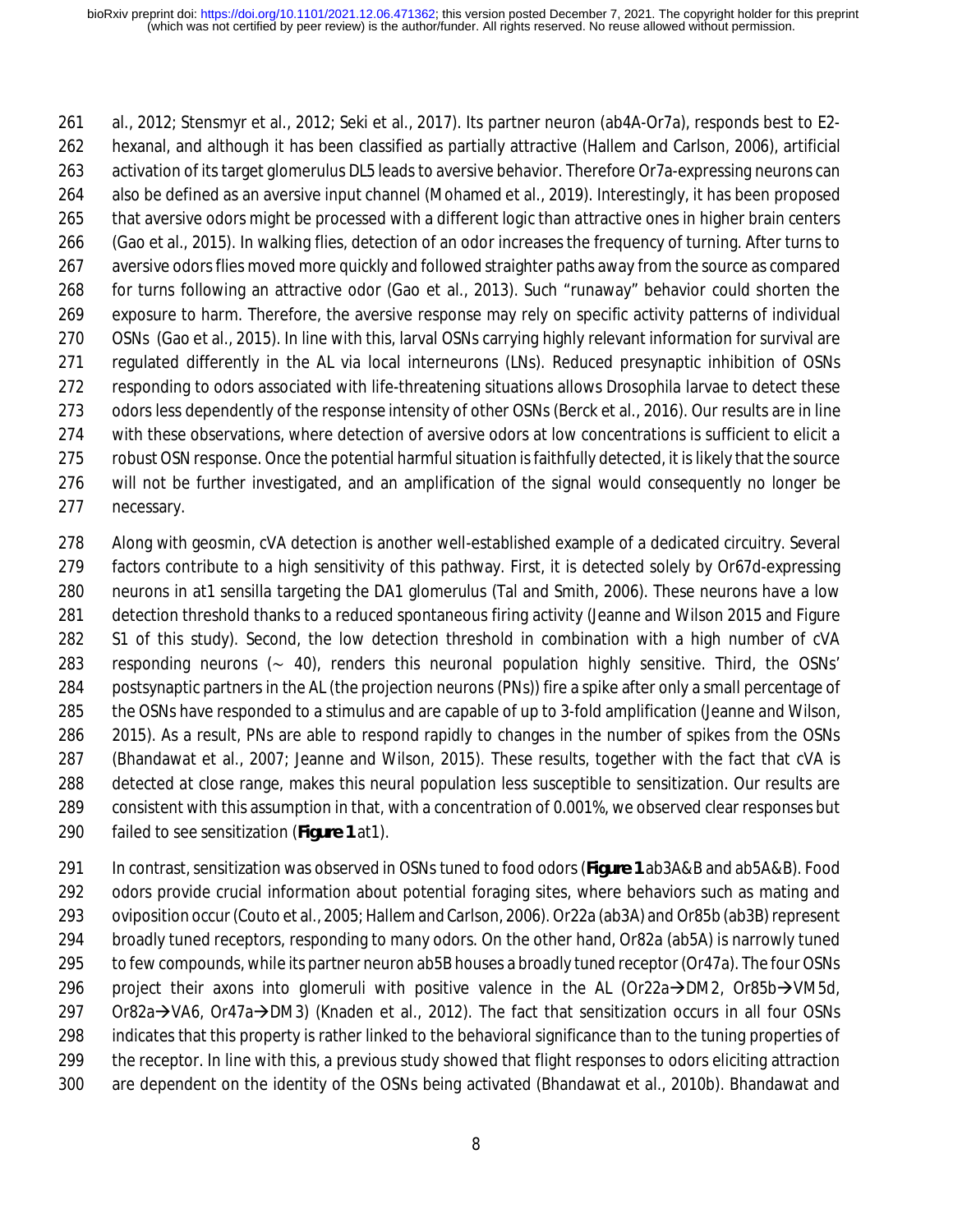colleagues showed that activation of one single neuron type was sufficient to initiate a flight surge even at low concentrations (Bhandawat et al., 2010a).

 Behavioral responses to odors during flight are fast and are observed within 100 ms after onset of OSN activity (Bhandawat et al., 2010a). However, Getahun et al. (2013) found that OSN sensitization required an interstimulus interval of 10 s. It has been hypothesized that sensitization could aid flies following faint odor plumes when on a flying search (Getahun et al., 2013, 2016). So how can we reconcile these differences in time domains? Two processes might be happening in parallel, at the OSNs and at the PNs.

- OSNs might be subjected to a readiness or awareness state as described by Angioy et. al., (2003). Angioy and colleagues monitored the cardiac activity of moths to evaluate olfactory detection at threshold levels. The heart response accurately indicated odor detection, but an extremely low concentration not suitable for behavioral testing. They postulate that this extreme sensitivity might be due to the formation of awareness to a certain stimulus and the readiness to respond behaviorally. We believe that sensitization follows the same principle. A first reduced response of OSNs puts the system on guard, where a weak odor stimulus leads to activation of the co-receptor Orco by PKC dependent phosphorylation through 315 cAMP (Getahun et al., 2013, 2016; Miazzi et al., 2016). This results in influx of  $Ca<sup>2+</sup>$ , which may activate 316 PKC and CaM signaling loops amplifying the  $Ca^{2+}$  influx further and thus increasing the sensitivity of the
- system. As a result, a stronger response upon the same stimuli is observed after the second application.
- In parallel, weak OSN inputs are amplified in the PN layer as these neurons respond strongly to small increases in OSN firing rate (Bhandawat et al., 2007). PNs collect information from converging OSNs input 320 in the AL and carry the information to higher brain center such as mushroom body and lateral horn for final processing (Seki et al., 2017). Since PNs pool information from all OSNs expressing the same receptor 322 in its cognate glomerulus, low odor stimuli are detected more quickly and accurately based on a single PN spike response (Bhandawat et al., 2007; Wilson, 2013; Jeanne and Wilson, 2015). This fast encoding mechanism allows the animal to detect the odor onset at a very early phase (Kim et al., 2015). In addition, as with other forms of sensitization (Castellucci and Kandel, 1976; Klein and Kandel, 1978; Appleby and Manookin, 2019), presynaptic modulation can further tune the signal transfer from OSNs to PNs (Wang, 2011; Mcgann, 2013). GABA-dependent presynaptic inhibition has been reported to affect gain control of 328 OSNs through lateral interneurons (LNs). Interestingly, OSNs responding to CO<sub>2</sub>, an innate aversive cue, shows low levels of GABA receptors, which indicates reduced presynaptic inhibition (Root et al., 2008). This may allow for a more fine detection, as seen for *Drosophila* larva (Berck et al., 2016). It would be interesting to evaluate whether sensitizing neurons express higher levels of GABA receptors, indicating higher susceptibility to presynaptic inhibition and lateral modulation.

 As a conclusion, and in agreement with others (Gao et al., 2015), we propose that odors of extreme ecological significance, as pheromones and alarm signals, are perceived differently. For these dedicated pathways, there is an investment in more accurate detection at the OSN level; therefore, further sensitization is not needed. However, for food odors, modulation at the OSN level together with the high sensitivity of the PNs to OSN output ensures faithful coding even at low odor concentrations.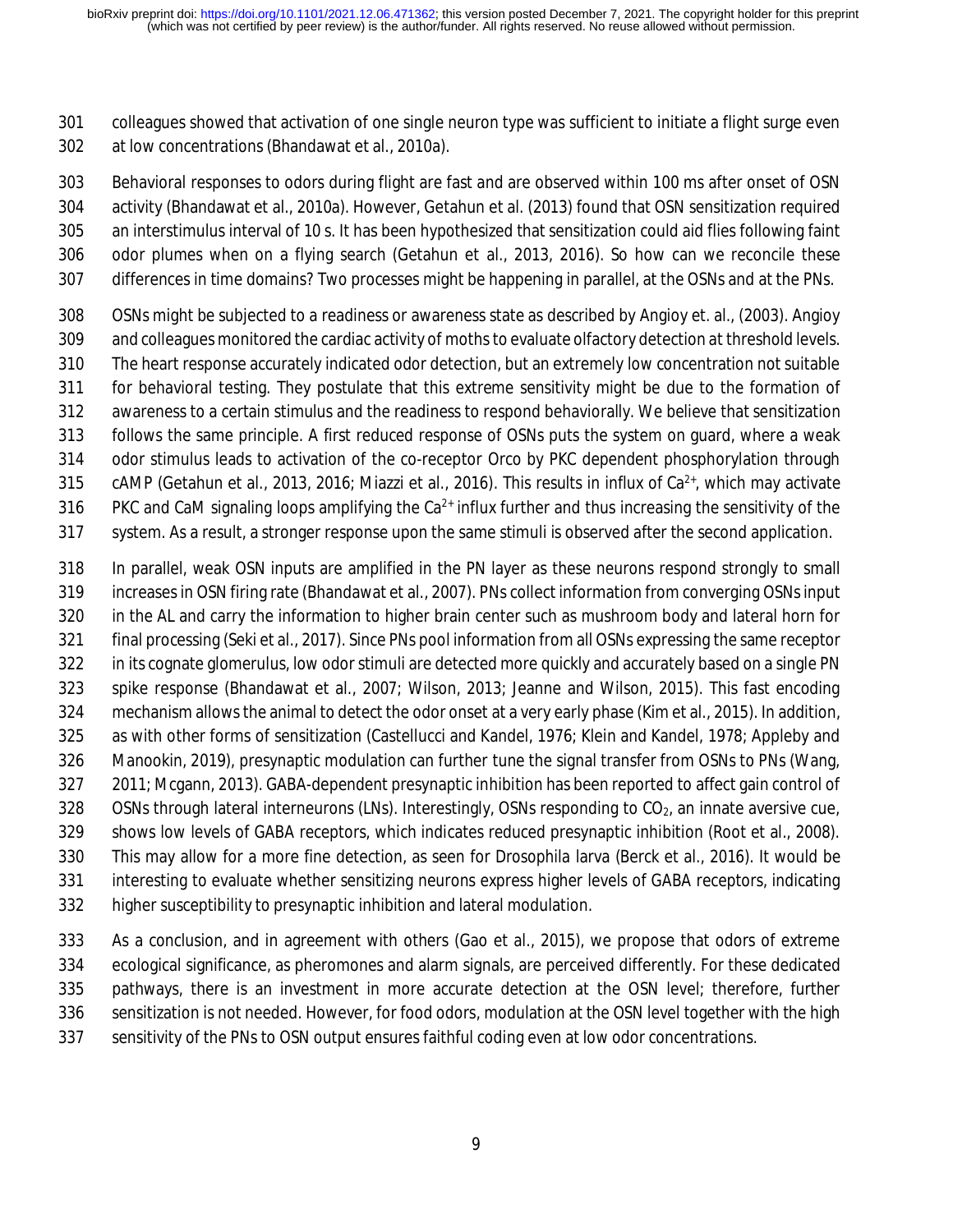This provides a theoretical framework of the use of sensitization for a flying insect. But what are the mechanisms that make sensitization possible in a subset of OSN population? To answer this question we

focused on one representative example of each class: Or22a- and Or56a-expressing neurons.

#### Mechanisms in sensitization

 Getahun et al (2013) postulated that sensitization is intrinsic to the particular OSN type and our results are in agreement with this observation. When we examined sensitization in their native environment, only Or22a- but not Or56a-expressing neurons were sensitized. However, when heterologously expressed in HEK cells, both Or22a and Or56a showed sensitization (Mukunda et al., 2016). In addition, the study of Mukunda et al also showed that sensitization was differently regulated in the distinct compartments of Or22a-expressing neurons, being exclusively CaM-dependent only in the outer dendrites (Mukunda et al., 2016). These results indicate that the receptor alone can be sensitized, but the intrinsic properties of the neuron define the final response. Considerable effort has been spent to understand the diversity of responses of OSNs as a function of their expression of different odor receptors (Getahun et al., 2012; Kolesov et al., 2021). Nevertheless, it has become clear that receptors alone cannot explain the sensitivity, specificity and temporal precision observed in odor-evoked neuronal activity (Slankster et al., 2019; Schmidt and Benton, 2020)**.** OSNs are classified according to their presence in different sensillum types: basiconic, trichoid and coeloconic (Shanbhag et al., 1999) and their responses to different chemical classes (Hallem and Carlson, 2006). Only recently, the morphological features of different OSN types have been systematically examined (Nava Gonzales et al., 2021). This study not only reveals a difference in size between partner OSNs within a single sensillum, but also different dendritic branching and particularly interesting, in mitochondrial abundance. These different morphological aspects of OSNs will likely influence olfactory function.

 Our immunostaining results are in agreement with the morphological differences observed by others before (Zhang et al., 2019; Nava Gonzales et al., 2021). Or22a-expressing neurons are bigger and have an enlarged inner dendrite packed with mitochondria as compared to Or56a-expressing neurons (**Figures 3 and 4**). Moreover, in agreement with our hypothesis for higher sensitivity in highly specific OSNs (previous section), geosmin-detecting neurons showed to be two orders of magnitude more sensitive than those detecting ethyl hexanoate (**Figure 2**). These results allowed us to design an experiment in which we could test the influence of mitochondria on sensitization in a selected neuron.

367 Under control conditions, results from  $Ca^{2+}$  imaging experiments are consistent with SSR data, as sensitization is only observed in Or22a-expressing neurons (**Figure 5** and **6**). The general reduction of response intensity observed in the presence of auranofin for both neuronal populations could be due to 370 the presence of Ca<sup>2+</sup> hotspots in the vicinity of ORs. Ca<sup>2+</sup> accumulation near the plasma membrane as a result of activation of the mitochondrial permeability transition pore (mPTP) could lead to an early 372 channel closure as known for other  $Ca^{2+}$  carrying ion channels (Morad and Soldatov, 2005). Alternatively, reduction in the response could be related to other auranofin effects (Froscio et al., 1989). However, for 374 Or22a-expressing neurons an increase of the intracellular calcium concentration ( $[Ca<sup>2+</sup>]$ ) indicates auranofin-dependent activation of mPTP. In addition, as a result of auranofin application, sensitization is no longer observed (**Figure 5**). In *Drosophila melanogaster*, mitochondria play an active role as regulators of the odorant response in OSNs (Lucke et al., 2020). Furthermore, mitochondria were shown to be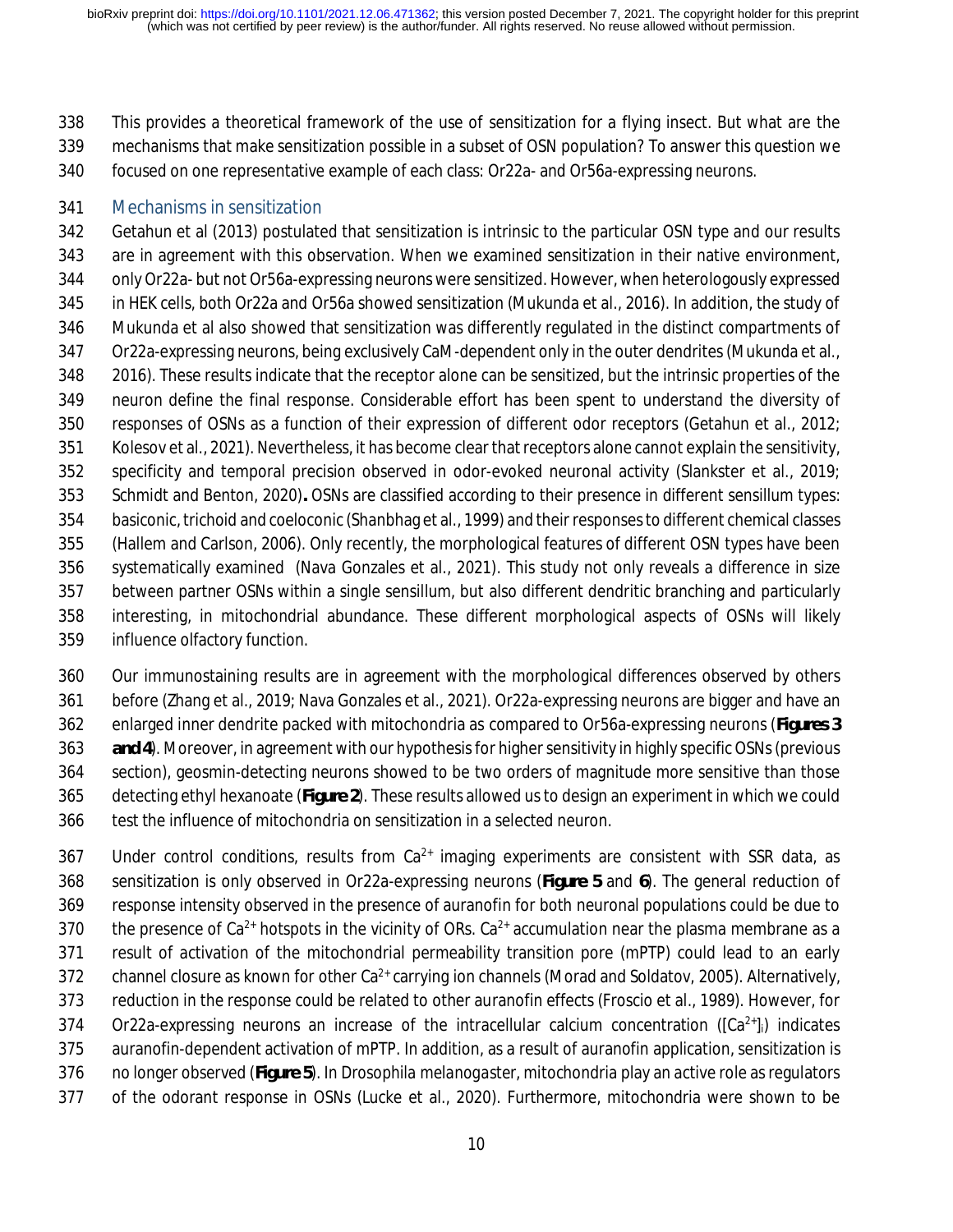fundamental in shaping OSN response profiles to odors and also in maintaining sensitivity in the olfactory 379 signal process of mammals (Fluegge et al., 2012). We propose that , for Or22a-expressing neurons,  $Ca^{2+}$  release from mitochondria could contribute to further activation of Orco through feedback loops mediated by PKC or calmodulin (CaM) (Wicher, 2018). This would drive the OR to a sensitized state resulting in an amplification of subsequent responses. However, upon auranofin-dependent activation of 383 the mPTP, a slow increase in the  $[Ca^{2+}]_i$  occurs. This indicates  $Ca^{2+}$  release, as observed before by Lucke et 384 al., (2020). Thus, as  $Ca^{2+}$  is no longer stored in mitochondria, there is no contribution of mitochondrial

- calcium to the response elicited by ethyl hexanoate stimulation and sensitization is no longer present.
- In contrast, in Or56a-expressing neurons mitochondrial calcium appears to play a different role. Upon auranofin addition, there was no significant increase in the intracellular calcium concentration **(Figure 6 G,H,I**). We believe that in this case, mitochondria serve mainly as a calcium clearance organelle to ensure a rapid return to basal levels. Influence of mitochondria in sensory response recovery has been previously reported in *D. melanogaster* OSNs (Lucke et al., 2020) and in the photoreceptors of zebrafishes. In cone photoreceptors of zebrafish, mitochondria are tightly clustered between the outer segment and the cell 392 body (Giarmarco et al., 2017). This disposition allows for mitochondrial Ca<sup>2+</sup> clearance from the outer segment upon stimulation. This process is essential to promote response recovery (Hutto et al., 2020). Similarly, mitochondria present in the soma and inner dendrites serve a function for  $Ca^{2+}$  uptake after a first response to ensure a rapid return to basal levels (**Figure 6 B,C, white box**). However, in the presence of auranofin this is no longer possible, thereby resulting in a reduction of the second response (**Figure 6 E,F**).

## Concluding remarks

 Evidence that OSNs have a greater role than previously considered in the processing of olfactory signals is growing (Fleischer et al., 2018; Schmidt and Benton, 2020). We expand this knowledge by showing that the first modulation of the olfactory response really occurs at the periphery. In such modulation, behaviorally highly relevant odor information, serving specific purposes such as detection of pheromone or danger signals, are processed differently. However, whether the differences observed at the OSN level are still apparent in the AL, or whether a "signal normalization" (maybe through LNs) ensuring a consistent output occurs is a very interesting question that remains to be investigated.

 Furthermore, OSNs of *Drosophila* rely primarily on two types of olfactory receptors, odorant receptors (ORs) and ionotropic receptors (IRs). In the present study we focused on ORs. However, recent investigations have shown that IRs colocalize more widely with ORs than previously thought (Task et al., 409 2020; Younger et al., 2020). Whether IRs influence the OR response was outside the scope of our study, nevertheless it is an interesting possibility that prompts further investigation. In addition, differences in receptor sensitivity observed throughout this study could be due to the dwelling time and the distance between receptors at which they are expressed in the membrane. Studying the distribution of ORs along the neurons will also contribute to understand the differences in OR performance (currently under investigation, Wicher, D., personal communication, December 2021).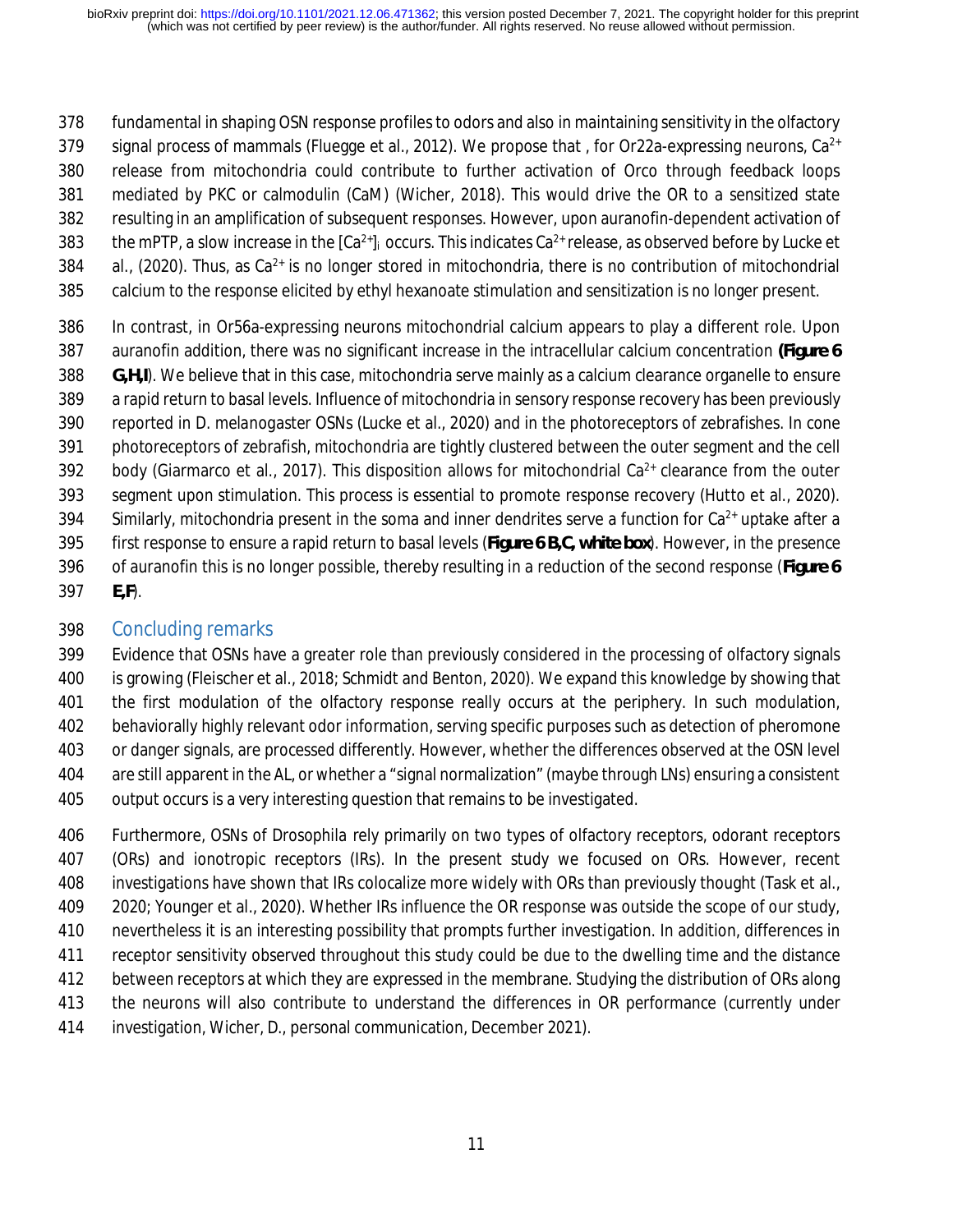#### Materials and methods

- Fly rearing and fly lines
- *Drosophila melanogaster* flies were reared under a 12 h light: 12 h dark cycle at 25° on conventional
- agar medium.
- A list of all flies used can be found in **Table 1**.

#### Single sensillum recordings (SSR)

 A set of ORs was chosen to account for the variability in the *Drosophila* OR repertoire. Neurons in ab3 and ab5 sensilla respond to food related odors and are broadly tuned, expect for ab5A which is narrowly tunned (Hallem and Carlson, 2006; Knaden et al., 2012). Ab4 sensillum class accounts for the aversive encoding neurons. Ab4A neuron is broadly tuned and Ab4B is very only tunned to one compound: geosmin. This specific compound has a great ecological value for the fly since its presence indicates harmful bacteria eliciting avoidance (Stensmyr et al., 2012). At1 houses the cVA sensing neuron, involved 427 in social aggregation and sexual behaviors (Bartelt et al., 1985; Kurtovic et al., 2007). A summary of target sensilla and chemicals used for SSR can be found in **Table 2**.

- SSR experiments were carried out with wild-type *D. melanogaster* Canton-S (WTcs, stock #1), obtained from the Bloomington Drosophila Stock Center (www.flystocks.bio.indiana.edu). A 5-8-day old fly was held immobile in a 200 μl pipette tip and fixed on a glass side with laboratory wax. The funiculus (third
- antennal segment) was fixed in such position that either the medial or the posterior side faced the
- observer. Extracellular recordings were done using electrochemically (3M KOH) sharpened tungsten
- 434 electrodes by inserting ground electrode in the eye and inserting recording electrode into the base of sensilla using micromanipulator system (Luigs and Nuemann SM-10). Sensilla were visualized with 1000x
- magnification using a binocular microscope (Olympus BX51WI). Signals were amplified (Syntech Uni-versal
- AC/DC Probe; www.syntech.nl), sampled (96000/s) and filtered (3kHz High-300Hz low, 50/60 Hz
- suppression) using a USB-IDAC. Neuronal activity was recorded using AutoSpike software (v3.7) for 3

seconds pre and 10 seconds post stimulus. Stimulus was delivered for 500 ms and was added to pre-

- humidified air being constantly delivered on the fly at a rate of 0.6 LPM.
- Stimulus was prepared by pipetting 10 μl of the desired compound dissolved in hexane (or mineral oil for
- ab3 sensilla) onto a filter paper with a diameter of 10 mm and placed inside a glass Pasteur pipette. No
- more than 3 sensilla were recorded from each fly and odors were used once. Pared stimulations were 20
- seconds apart, and there was 2-minute interval between pairs.
- For odor application, a stimulus controller (Stimulus Controller CS-55, Syntech) was used, which produced a continuous airstream flow of 0.6 LPM air monitored by a flowmeter (Cole-Parmer, www.coleparmer.com). During stimulation, airflow bypassed a complementary air stream (0.6 l/min during 0.5 s) through the stimulus pipette placed roughly 3 cm from the preparation.
- Confocal imaging
- By crossing fly lines 3\*4 and 5\*6 we generated flies with marked mitochondria (Mito-GFP in green) and a
- dendritic marker (DenMark (Nicolaï et al., 2010) in red) under the control of the OSN Or22a- or Or56a-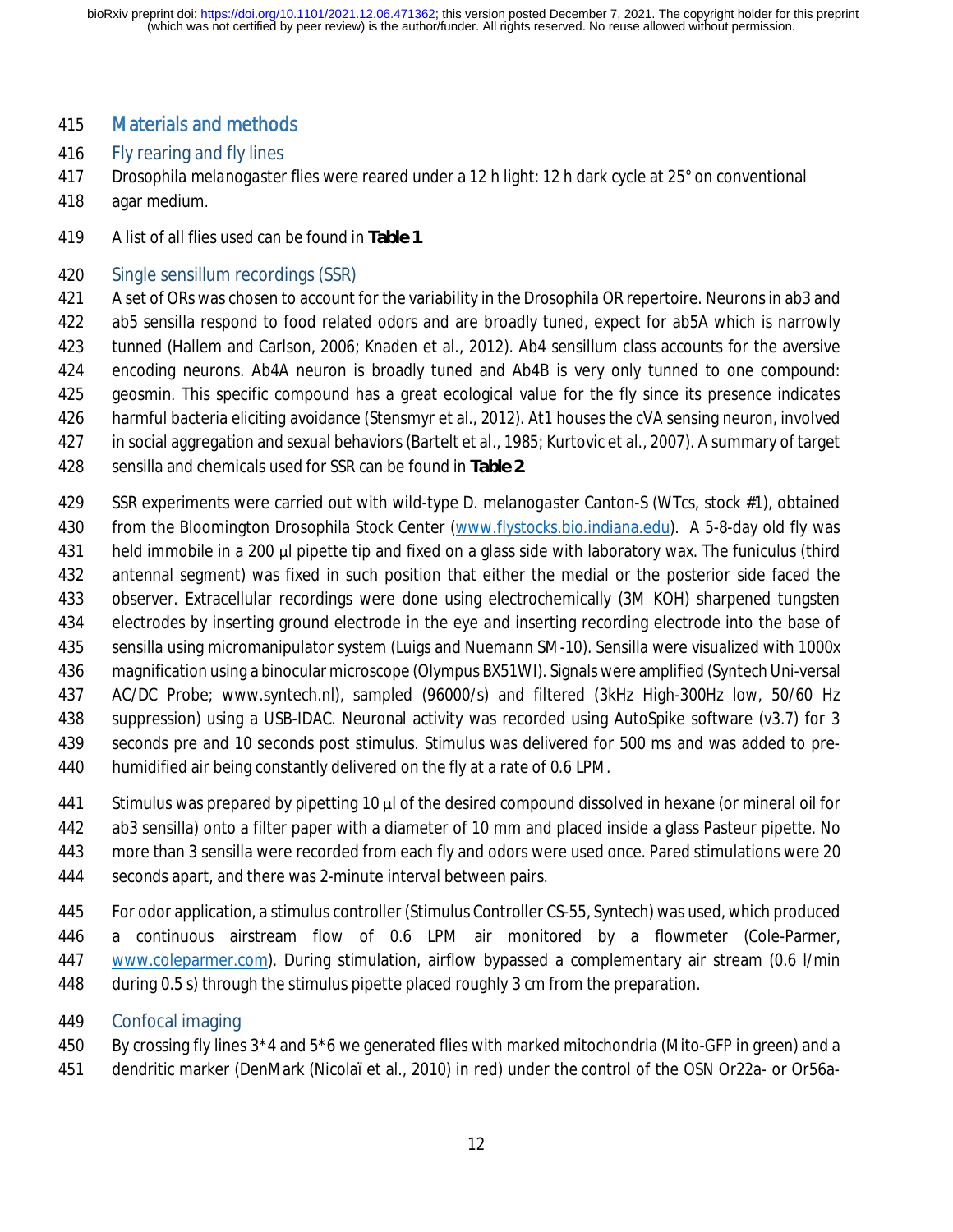Gal4 driver respectively. This allowed us to observe differences in mitochondrial distribution in the dendrites of this two different OSNs population.

Images were acquired on a cLSM 880 (Carl Zeiss, Oberkochen, Germany) using a 40x water immersion

objective (C-Apochromat, NA: 1.2, Carl Zeiss) and adjusted for contrast and brightness by using LSM Image

Browser 4.0 (Carl Zeiss).

#### Antennal preparation.

 For calcium imaging experiments, antennae of 4-8 days old females were excised and prepared as described in Mukunda et al. 2014. Briefly, flies were anesthetized on ice, antennae were excised and fixed in vertical position with a two component silicone and finally immersed in *Drosophila* Ringer solution (in mM: HEPES, 5; NaCl, 130; KCl, 5; MgCl2, 2; CaCl2, 2; and sucrose, 36; pH = 7.3). After, funiculus was cut allowing access to the OSNs for experiments. Throughout the experiments, antennae were submerged in *Drosophila* Ringer solution.

#### Calcium Imaging

 A monochromator (Polychrome V, Till Photonics, Munich, Germany) coupled to an epifluorescence microscope (Axioskop FS, Zeiss, Jena, Germany) was employed for imaging. A water immersion objective (LUMPFL 60x/0.90; Olympus, Hamburg, Germany) controlled by an imaging control unit (ICU, Till Photonics) was used. Fluorescence images were acquired using a cooled CCD camera controlled by TILLVision 4.5 software (TILL Photonics).

 GCaMP6f was exited with 475 nm light at 0.2 Hz frequency with an exposition time of 50 ms. Emitted light was separated by a 490 nm dichroic mirror and filtered with a 515 nm long-pass filter. TillVision software

was used to subtract background fluorescence and to define regions of interest (ROI) characterized by a

473 change in the  $[Ca<sup>2+</sup>]$  indicated by a change in fluorescence. The response magnitude was then calculated

- (∆F/F0) in percentage following Mukunda et al. 2014.
- Experiments lasted 15 min with a sampling interval of 5 seconds. Samples were continuously perfused
- during the experiments with bath solution in a perfusion/recording chamber (RC-27, Warner Instruments
- Inc., Hamden, CT, USA).
- OSNs were stimulated by application of 10 µl of ethyl hexanoate (0.5 µM) or geosmin (1 nM) 2 cm away
- from the sample. Two control stimulations were performed 100 seconds apart. Then, solution was
- changed into *Drosophila* Ringer+Auranofin 25 µM and 2 other paired stimulations were performed.
- Chemicals
- Auranofin (C20H34AuO9PS), ethyl hexanoate, (±)-Geosmin, 2-heptanone, E2-hexanal, geranyl acetate and
- pentyl acetate were purchased from Sigma Aldrich (Steinheim, Germany). 11-cis-Vaccenyl acetate (cVA)
- was purchased from Pherobank (Pherobank B.V., The Netherlands). All chemicals have ≥ 97% purity.
- Data analysis
- SSR traces were analyzed using AutoSpike32 (Syntech NL 1998). For response kinetics (**Figure 1**), spike
- frequency ratios were analyzed as PSTH histograms in 25ms bins. By dividing each 25ms frequency by the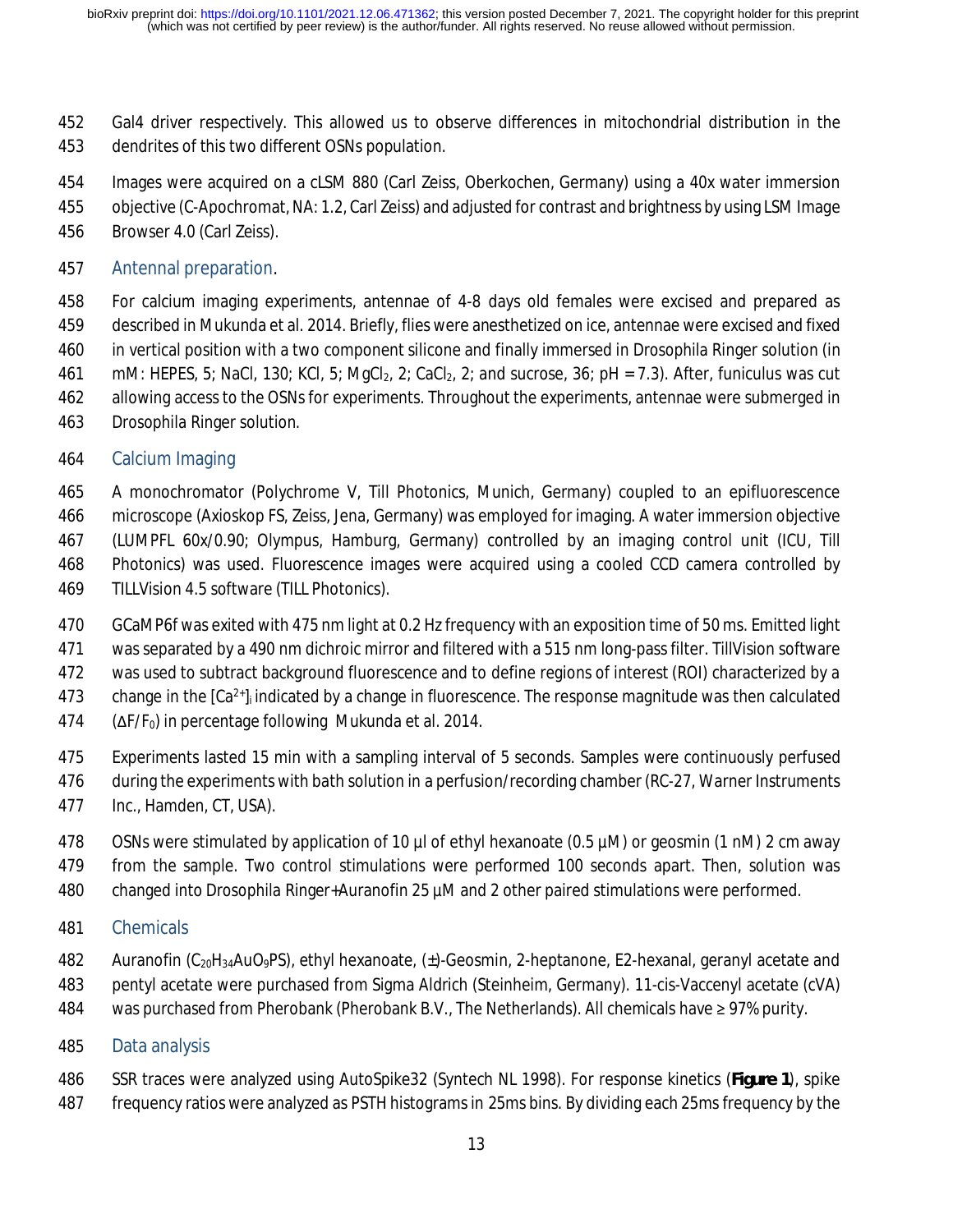- 488 average pre-stimulus frequency over 2 seconds, a normalized frequency ratio ( $f_{\text{norm}}$ ) per each time bin was
- obtained. PSTH represented in the figures show normalized means ± SEM for *n* paired stimulations.
- Between 2 and 4 flies were used for each odor, and no more than 3 sensilla per fly. To obtain response
- 491 velocity the first derivative of  $f_{\text{norm}}$  was calculated. To test for the occurrence of sensitization the Area
- Under the Curve (AUC) was calculated for all sensilla. For comparison two-tailed paired t-test or Wilcoxon
- matched-pairs signed rank test was performed.

For fluorescence quantification of mitochondria (**Figure 3**) ImageJ was used following the method

described by McCloy, R. A and colleagues (McCloy et al., 2014). Briefly, an outline was drawn around each

soma and a transversal line through inner dendrites to measure area or width and mean fluorescence

- along with background. The corrected total cellular fluorescence (CTCF) = integrated density (area of
- 498 selected cell × mean fluorescence of background readings), was calculated. Two-tailed unpaired Student
- *t* tests were then performed.
- Data analysis and graphs were generated using RStudio (Version 1.3.1093) and GraphPad Prism 9.
- Figures were customized with Adobe Illustrator CS5 (Version 15).
- 

# Authors contributions

 DW and LH-L designed the experiments. LH-L and VPM conducted the experiments. LH-L performed the analysis. All authors discussed the results and wrote the article.

## Funding

This study was supported by the Max Planck Society (LH-L, VPM, BH and DW).

## Acknowledgments

- We thank Dr. Vignesh Venkateswaran and Sinisa Prelic in generating the R code for calcium imaging
- analysis and assistance in data analysis. . We thank Dr. Ian Keesey for assistance and guidance at the initial
- steps of SSR experiments.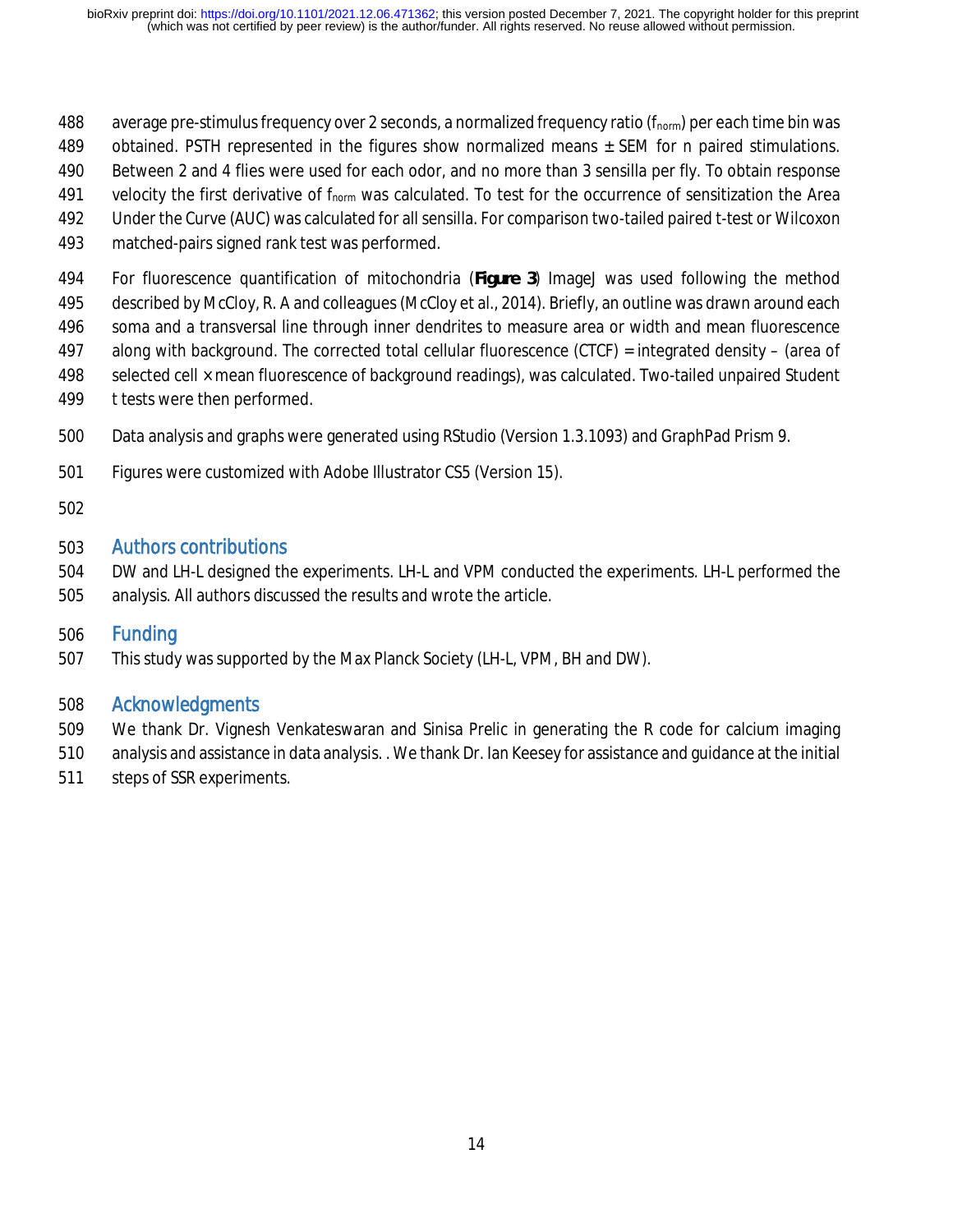#### References

- Aguadé, M. (2009). Nucleotide and Copy-Number Polymorphism at the Odorant Receptor Genes Or22a and Or22b in Drosophila melanogaster. *Mol. Biol. Evol.* 26, 61–70. doi:10.1093/MOLBEV/MSN227.
- Anderson, P., Hansson, B. S., Nilsson, U., Han, Q., Sjöholm, M., Skals, N., et al. (2007). Increased behavioral and neuronal sensitivity to sex pheromone after brief odor experience in a moth. *Chem.*
- *Senses* 32, 483–491. doi:10.1093/chemse/bjm017.
- Anderson, P., Sadek, M. M., and Hansson, B. S. (2003). Pre-exposure modulates attraction to sex pheromone in a moth. *Chem. Senses* 28, 285–291. doi:10.1093/chemse/28.4.285.
- Angioy, A. M., Desogus, A., Tomassini Barbarossa, I., Anderson, P., and Hansson, B. S. (2003). Extreme Sensitivity in an Olfactory System. *Chem. Senses* 28, 279–284. Available at: https://academic.oup.com/chemse/article/28/4/279/309200.
- Anton, S., Evengaard, K., Barrozo, R. B., Anderson, P., and Skals, N. (2011). Brief predator sound exposure elicits behavioral and neuronal long-term sensitization in the olfactory system of an insect. *Proc. Natl. Acad. Sci. U. S. A.* 108, 3401–3405. doi:10.1073/pnas.1008840108.
- Appleby, T. R., and Manookin, M. B. (2019). Neural sensitization improves encoding fidelity in the primate retina. *Nat. Commun.* 10, 1–15. doi:10.1038/s41467-019-11734-4.
- Bartelt, R. J., Schaner, A. M., and Jackson, L. L. (1985). cis-Vaccenyl Acetate as an aggregation pheromone in *Drosophila melanogaster* .
- Benton, R. (2006). On the ORigin of smell: Odorant receptors in insects. *Cell. Mol. Life Sci.* 63, 1579– 1585. doi:10.1007/s00018-006-6130-7.
- Benton, R., Sachse, S., Michnick, S. W., and Vosshall, L. B. (2006). Atypical membrane topology and heteromeric function of *Drosophila* odorant receptors in vivo. *PLoS Biol.* 4, 240–257. doi:10.1371/journal.pbio.0040020.
- Benton, R., Vannice, K. S., and Vosshall, L. B. (2007). An essential role for a CD36-related receptor in pheromone detection in *Drosophila* . *Nature* 450, 289–293. doi:10.1038/nature06328.
- Berck, M. E., Khandelwal, A., Claus, L., Hernandez-Nunez, L., Si, G., Tabone, C. J., et al. (2016). The wiring diagram of a glomerular olfactory system. *Elife*. doi:10.7554/eLife.14859.001.
- Bhandawat, V., Maimon, G., Dickinson, M. H., and Wilson, R. I. (2010a). Olfactory modulation of flight in *Drosophila* is sensitive, selective and rapid. *J. Exp. Biol.* 213, 3625–3635. doi:10.1242/jeb.040402.
- Bhandawat, V., Olsen, S. R., Gouwens, N. W., Schlief, M. L., and Wilson, R. I. (2007). Sensory processing in the *Drosophila* antennal lobe increases reliability and separability of ensemble odor representations. *Nat. Neurosci.* 10, 1474–1482. doi:10.1038/nn1976.
- Bhandawat, V., Reisert, J., and Yau, K.-W. (2010b). Signaling by olfactory receptor neurons near threshold. *PNAS* 107, 18682–18687. doi:10.1073/pnas.1004571107.
- Carew, T. J., Castellucci, V. F., and Kandel, E. R. (1971). An analysis of dishabituation and sensitization of the gill-withdrawal reflex in aplysia. *Int. J. Neurosci.* 2, 79–98. doi:10.3109/00207457109146995.
- Castellucci, V., and Kandel, E. R. (1976). Presynaptic facilitation as a mechanism for behavioral sensitization in *Aplysia*. *Science (80-. ).* 194, 1176–1178. doi:10.1126/science.11560.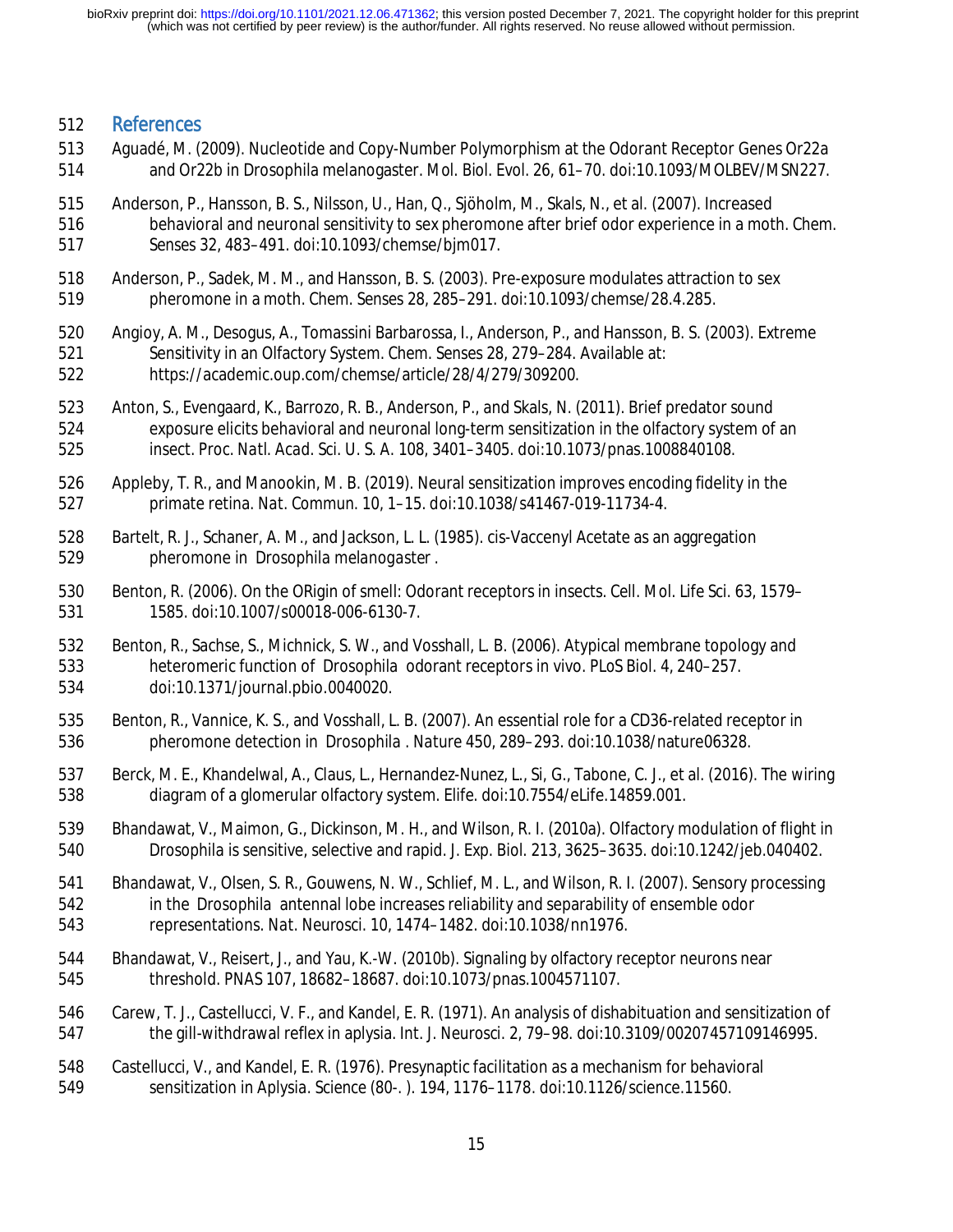- Clyne, P., Grant, A., O'connell, R., and Carlson, J. R. (1997). Odorant response of individual sensilla on the *Drosophila* antenna. *Invertebr. Neurosci.* 3, 127–135.
- 552 Couto, A., Alenius, M., and Dickson, B. J. (2005). Molecular, anatomical, and functional organization of 553 the *Drosophila* olfactory system. *Curr. Biol.* 15, 1535–1547. doi:10.1016/j.cub.2005.07.034. the *Drosophila* olfactory system. *Curr. Biol.* 15, 1535–1547. doi:10.1016/j.cub.2005.07.034.
- Dittman, A. H., Quinn, T. P., Nevitt, G. A., Hacker, B., and Storm, D. R. (1997). Sensitization of olfactory guanylyl cyclase to a specific imprinted odorant in coho salmon. *Neuron* 19, 381–389. doi:10.1016/S0896-6273(00)80947-2.
- Dobritsa, A. A., Van Der Goes Van Naters, W., Warr, C. G., Steinbrecht, R. A., and Carlson, J. R. (2003). Integrating the molecular and cellular basis of odor coding in the *Drosophila* antenna. *Neuron* 37, 827–841. doi:10.1016/S0896-6273(03)00094-1.
- Dolzer, J., Fischer, K., and Stengl, M. (2003). Adaptation in pheromone-sensitive trichoid sensilla of the hawkmoth *Manduca sexta*. *J. Exp. Biol.* 206, 1575–1588. doi:10.1242/JEB.00302.
- Fleischer, J., Pregitzer, P., Breer, H., and Krieger, J. (2018). Access to the odor world: olfactory receptors and their role for signal transduction in insects. *Cell. Mol. Life Sci.* 75, 485–508. doi:10.1007/s00018-017-2627-5.
- Fluegge, D., Moeller, L. M., Cichy, A., Gorin, M., Weth, A., Veitinger, S., et al. (2012). Mitochondrial Ca 2+ mobilization is a key element in olfactory signaling. *Nat. Neurosci.* 15, 754–762. doi:10.1038/nn.3074.
- Froscio, M., Murray, A. W., and Hurst, N. P. (1989). Inhibition of protein kinase C activity by the antirheumatic drug auranofin. *Biochem. Pharmacol.* 38, 2087–2089. doi:10.1016/0006- 2952(89)90061-0.
- Gao, X. J., Clandinin, T. R., and Luo, L. (2015). Extremely Sparse Olfactory Inputs Are Sufficient to Mediate Innate Aversion in *Drosophila* . *PLoS One* 10. doi:10.1371/journal.pone.0125986.
- Gao, X. J., Potter, C. J., Gohl, D. M., Silies, M., Katsov, A. Y., Clandinin, T. R., et al. (2013). Specific kinematics and motor-related neurons for aversive chemotaxis in *Drosophila*. *Curr. Biol.* 23, 1163– 1172. doi:10.1016/j.cub.2013.05.008.
- Gerber, N. N., and Lechevalier, H. A. (1965). Geosmin, an earthly-smelling substance isolated from actinomycetes. *Appl. Microbiol.* 13, 935–938. doi:10.1128/aem.13.6.935-938.1965.
- Getahun, M. N., Olsson, S. B., Lavista-Llanos, S., Hansson, B. S., and Wicher, D. (2013). Insect Odorant Response Sensitivity Is Tuned by Metabotropically Autoregulated Olfactory Receptors. *PLoS One* 8, 1–9. doi:10.1371/journal.pone.0058889.
- Getahun, M. N., Thoma, M., Lavista-Llanos, S., Keesey, I., Fandino, R. A., Knaden, M., et al. (2016). Intracellular regulation of the insect chemoreceptor complex impacts odour localization in flying insects. *J. Exp. Biol.* 219, 3428–3438. doi:10.1242/jeb.143396.
- Getahun, M. N., Wicher, D., Hansson, B. S., and Olsson, S. B. (2012). Temporal response dynamics of *Drosophila* olfactory sensory neurons depends on receptor type and response polarity. *Front. Cell. Neurosci.* 6, 1–11. doi:10.3389/fncel.2012.00054.
- Giarmarco, M. M., Cleghorn, W. M., Sloat, S. R., Hurley, J. B., and Brockerhoff, S. E. (2017). Mitochondria 588 maintain distinct Ca<sup>2+</sup> pools in cone photoreceptors. *J. Neurosci.* 37, 2061–2072.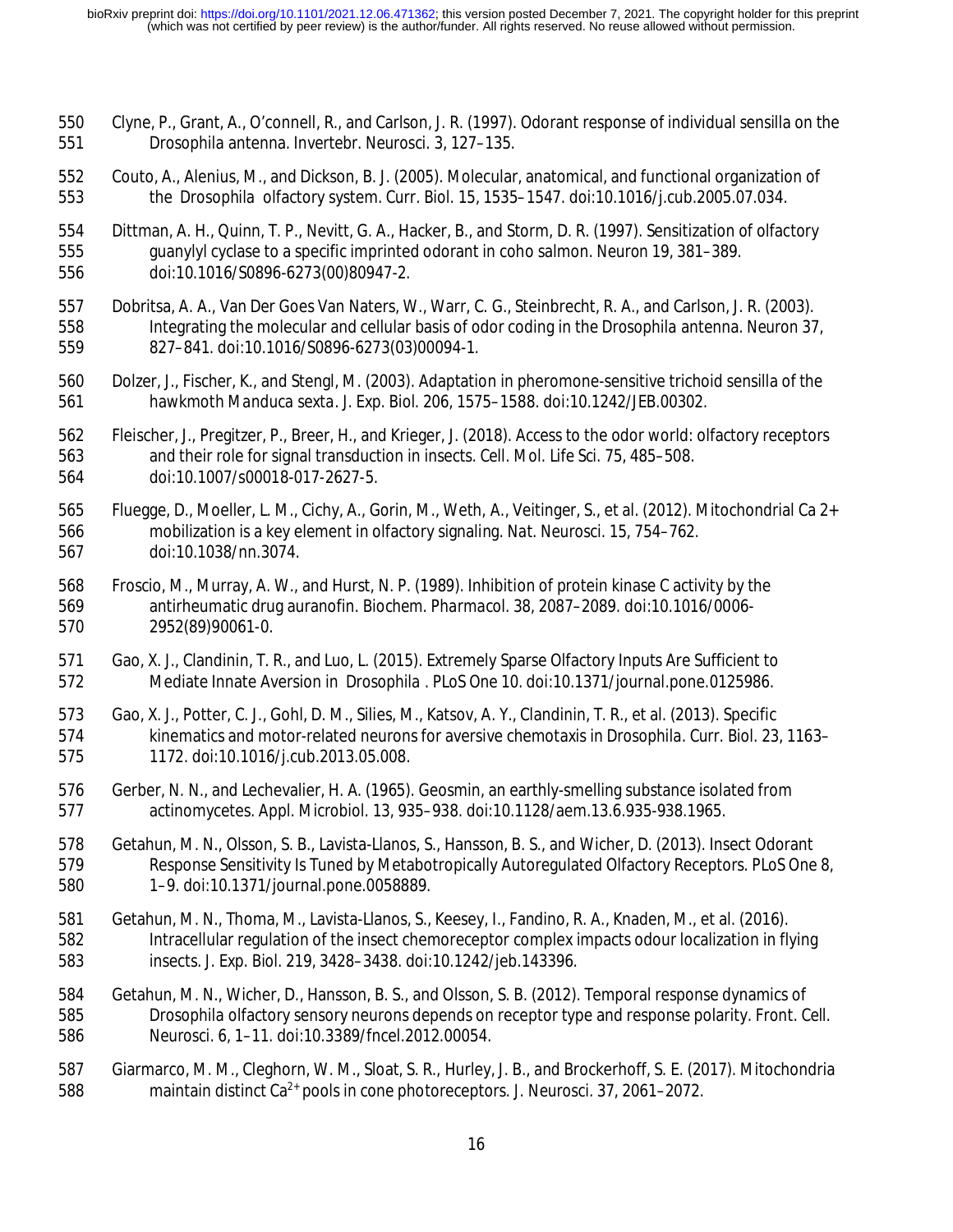- doi:10.1523/JNEUROSCI.2689-16.2017.
- Guerrieri, F., Gemeno, C., Monsempes, C., Anton, S., Jacquin-Joly, E., Lucas, P., et al. (2012). Experience-591 dependent modulation of antennal sensitivity and input to antennal lobes in male moths<br>592 (Spodoptera littoralis) pre-exposed to sex pheromone. *J. Exp. Biol.* 215. 2334–2341. (Spodoptera littoralis) pre-exposed to sex pheromone. *J. Exp. Biol.* 215, 2334–2341.
- doi:10.1242/jeb.060988.
- Hallem, E. A., and Carlson, J. R. (2006). Coding of Odors by a Receptor Repertoire. *Cell* 125, 143–160. doi:10.1016/j.cell.2006.01.050.
- Hallem, E. A., Ho, M. G., and Carlson, J. R. (2004). The molecular basis of odor coding in the *Drosophila* antenna. *Cell* 117, 965–979. doi:10.1016/j.cell.2004.05.012.
- Hansson, B. S., Hallberg, E., Löfstedt, C., and Steinbrecht, R. A. (1994). Correlation between dendrite diameter and action potential amplitude in sex pheromone specific receptor neurons in male *Ostrinia nubilalis* (Lepidoptera: Pyralidae). *Tissue Cell* 26, 503–512. doi:10.1016/0040- 8166(94)90003-5.
- Hawkins, R. D., Cohen, T. E., Greene, W., and Kandel, E. R. (1998). Relationship between dishabituation, sensitization, and inhibition of the gill- and siphon- withdrawal reflex in Aplysia californica: Effects of response measure, test time and training stimulus. *Behav. Neurosci.* 112, 24–38. doi:10.1037/0735-7044.112.1.24.
- Hawkins, R. D., Cohen, T. E., and Kandel, E. R. (2006). Dishabituation in Aplysia can involve either reversal of habituation or superimposed sensitization. *Learn. Mem.* 13, 397–403. doi:10.1101/lm.49706.
- Hutto, R. A., Bisbach, C. M., Abbas, F., Daniel, •, Brock, C., Cleghorn, W. M., et al. (2020). Increasing Ca 2+ in photoreceptor mitochondria alters metabolites, accelerates photoresponse recovery, and reveals adaptations to mitochondrial stress. *Cell Death Differ.* 27, 1067–1085. doi:10.1038/s41418- 019-0398-2.
- Jain, K., Lavista-Llanos, S., Grabe, V., Hansson, B. S., and Wicher, D. (2021). Calmodulin regulates the olfactory performance in *Drosophila melanogaster*. *Sci. Reports 2021 111* 11, 1–13. doi:10.1038/s41598-021-83296-9.
- Jeanne, J. M., and Wilson, R. I. (2015). Convergence, Divergence, and Reconvergence in a Feedforward Network Improves Neural Speed and Accuracy. *Neuron* 88, 1014–1026. doi:10.1016/j.neuron.2015.10.018.
- Joseph, J., Dunn, F. A., and Stopfer, M. (2012). Spontaneous olfactory receptor neuron activity determines follower cell response properties. *J. Neurosci.* 32, 2900–2910. doi:10.1523/JNEUROSCI.4207-11.2012.
- Joseph, R. M., and Carlson, J. R. (2015). Drosophila chemoreceptors: A molecular interface between the chemical world and the brain. *Trends Genet.* 31, 683–695. doi:10.1016/j.tig.2015.09.005.
- Kalinová, B., Hoskovec, M., Liblikas, I., Unelius, C. R., and Hansson, B. S. (2001). Detection of Sex Pheromone Components in *Manduca sexta* (L.). *Chem. Senses* 26, 1175–1186. doi:10.1093/CHEMSE/26.9.1175.
- Kim, A. J., Lazar, A. A., and Slutskiy, Y. B. (2015). Projection neurons in *Drosophila* antennal lobes signal the acceleration of odor concentrations. *Elife* 4, 1–11. doi:10.7554/eLife.06651.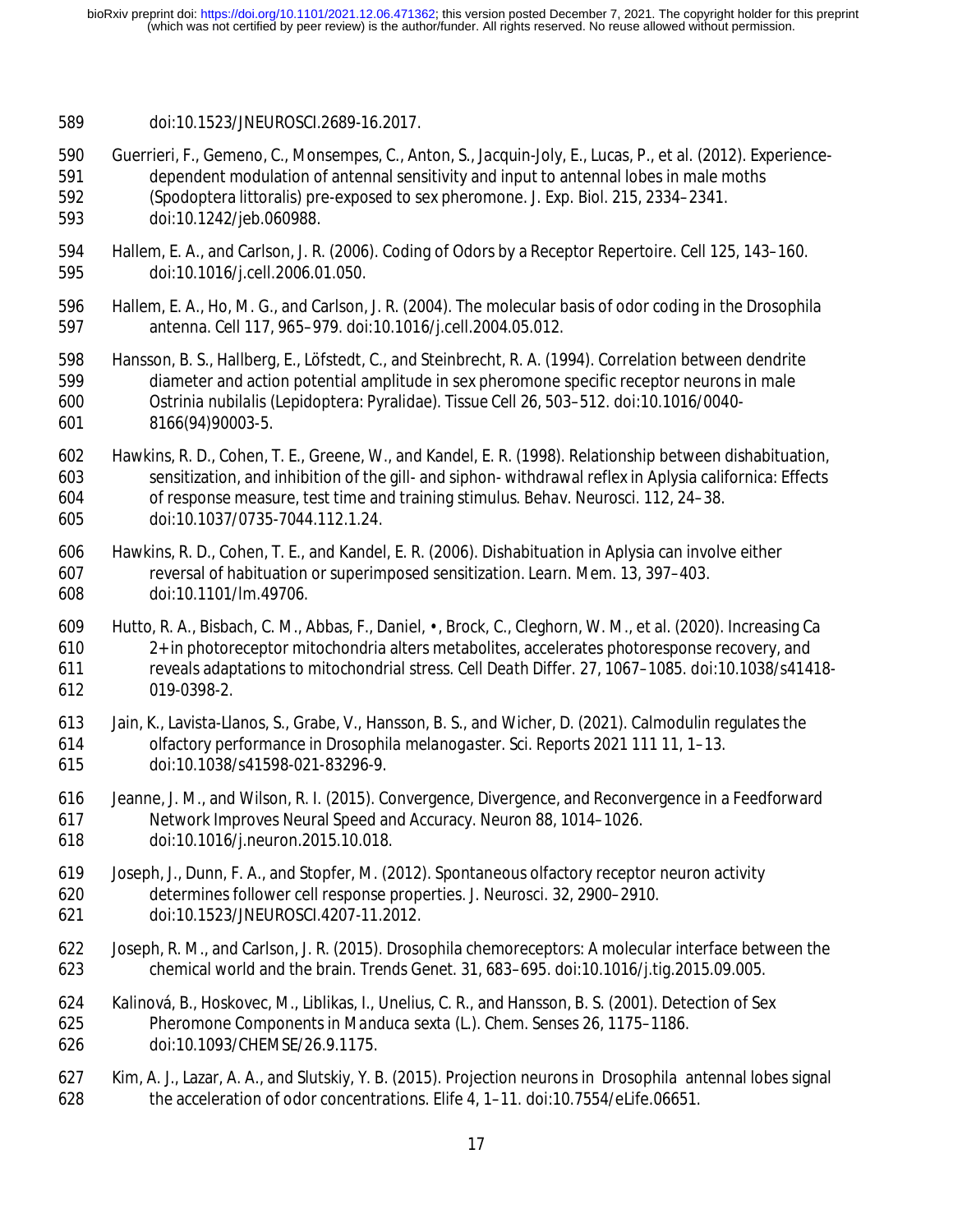- 629 Klein, M., and Kandel, E. R. (1978). Presynaptic modulation of voltage-dependent Ca<sup>2+</sup> current:
- mechanism for behavioral sensitization in *Aplysia californica*. *Proc. Natl. Acad. Sci. U. S. A.* 75, 3512–3516. doi:10.1073/pnas.75.7.3512.
- Klein, M., and Kandel, E. R. (1980). Mechanism of calcium current modulation underlying presynaptic facilitation and behavioral sensitization in Aplysia. *Proc. Natl. Acad. Sci. U. S. A.* 77, 6912–6916. doi:10.1073/pnas.77.11.6912.
- Knaden, M., Strutz, A., Ahsan, J., Sachse, S., and Hansson, B. S. (2012). Spatial Representation of Odorant Valence in an Insect Brain. *Cell Rep.* 1, 392–399. doi:10.1016/j.celrep.2012.03.002.
- Kolesov, D. V, Ivanova, V. O., Sokolinskaya, E. L., Kost, L. A., Balaban, P. M., Lukyanov, K. A., et al. (2021). 638 Impacts of OrX and cAMP **a** insensitive Orco to the insect olfactory heteromer activity. *Mol. Biol. Rep.* doi:10.1007/s11033-021-06480-0.
- Kurtovic, A., Widmer, A., and Dickson, B. J. (2007). A single class of olfactory neurons mediates behavioural responses to a *Drosophila* sex pheromone. *Nature* 446. doi:10.1038/nature05672.
- La Guerche, S., Dauphin, B., Pons, M., Blancard, D., and Darriet, P. (2006). Characterization of some mushroom and earthy off-odors microbially induced by the development of rot on grapes. *J. Agric. Food Chem.* 54, 9193–9200. doi:10.1021/jf0615294.
- Larsson, M. C., Domingos, A. I., Jones, W. D., Chiappe, M. E., Amrein, H., and Vosshall, L. B. (2004). Or83b Encodes a Broadly Expressed Odorant Receptor Essential for *Drosophila* Olfaction. *Neuron* 43, 703–714. doi:10.1016/J.NEURON.2004.08.019.
- Laughlin, S. (1981). A simple coding procedure enhances a neuron's information capacity. *Zeitschrift fur Naturforsch. - Sect. C J. Biosci.* 36, 910–912. doi:10.1515/znc-1981-9-1040.
- Lin, H. H., Cao, D. S., Sethi, S., Zeng, Z., Chin, J. S. R., Chakraborty, T. S., et al. (2016). Hormonal Modulation of Pheromone Detection Enhances Male Courtship Success. *Neuron* 90, 1272–1285. doi:10.1016/j.neuron.2016.05.004.
- Lucke, J., Kaltofen, S., Hansson, B. S., and Wicher, D. (2020). The role of mitochondria in shaping odor responses in Drosophila melanogaster olfactory sensory neurons. *Cell Calcium* 87, 102179. doi:10.1016/j.ceca.2020.102179.
- Martelli, C., Carlson, J. R., and Emonet, T. (2013). Intensity Invariant Dynamics and Odor-Specific Latencies in Olfactory Receptor Neuron Response. *J. Neurosci.* 33, 6285–6297. doi:10.1523/JNEUROSCI.0426-12.2013.
- Masu, M., Iwakabe, H., Tagawa, Y., Miyoshi, T., Yamashita, M., Fukuda, Y., et al. (1995). Specific deficit of the ON response in visual transmission by targeted disruption of the mGIuR6 gene. *Cell* 80, 757– 765. doi:10.1016/0092-8674(95)90354-2.
- McCloy, R. A., Rogers, S., Caldon, C. E., Lorca, T., Castro, A., and Burgess, A. (2014). Partial inhibition of Cdk1 in G2 phase overrides the SAC and decouples mitotic events. *Cell Cycle* 13, 1400–1412. doi:10.4161/cc.28401.
- Mcgann, J. P. (2013). Presynaptic Inhibition of Olfactory Sensory Neurons: New Mechanisms and Potential Functions. *Chem. Senses* 38, 459–474. doi:10.1093/chemse/bjt018.
- Miazzi, F., Hansson, B. S., and Wicher, D. (2016). Odor-induced cAMP production in *Drosophila*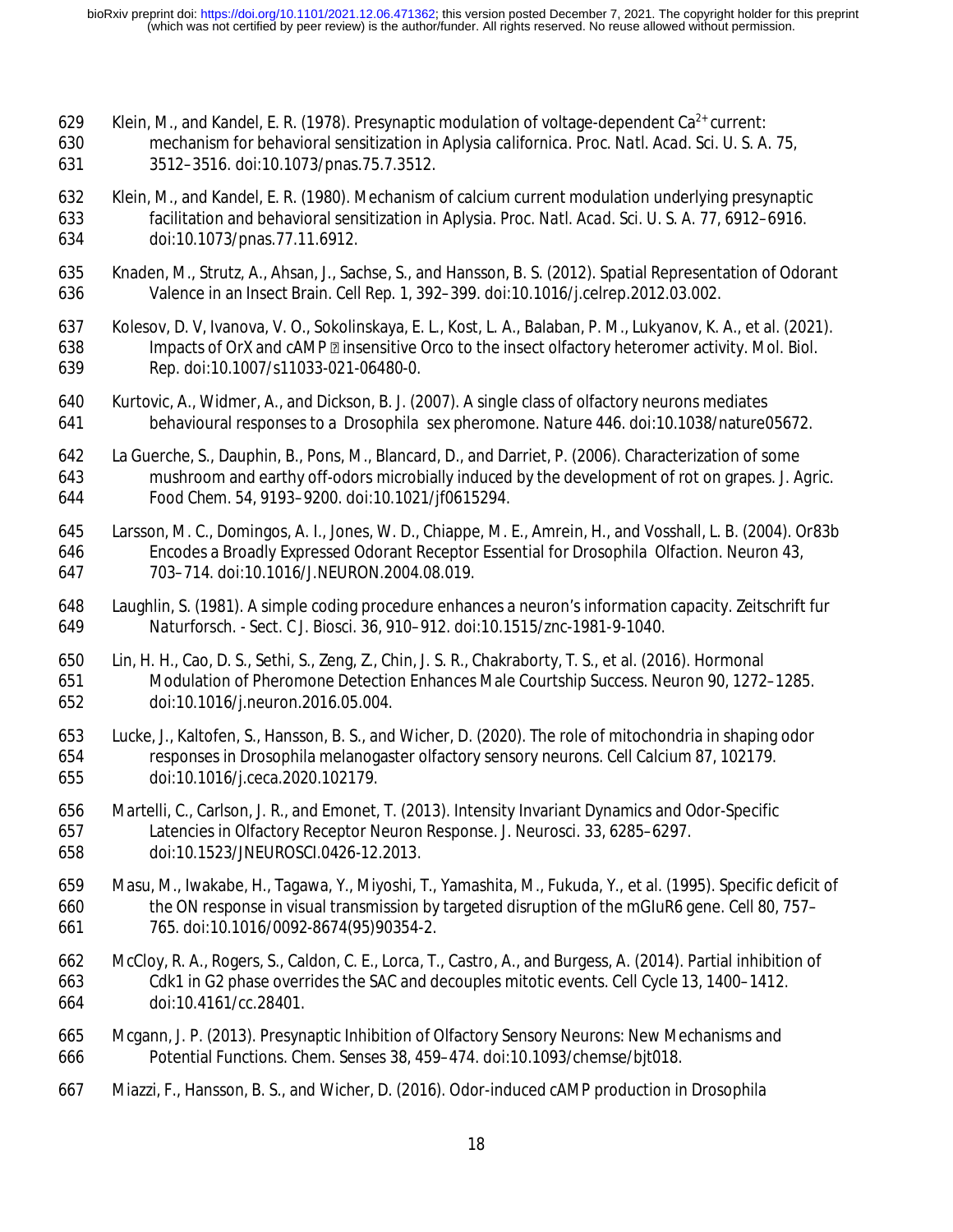- *melanogaster* olfactory sensory neurons. *J. Exp. Biol.* 219, 1798–1803. doi:10.1242/jeb.137901.
- Młynarski, W. F., and Hermundstad, A. M. (2018). Adaptive coding for dynamic sensory inference. *Elife* 7. doi:10.7554/eLife.32055.
- Mohamed, A. A. M., Retzke, T., Das Chakraborty, S., Fabian, B., Hansson, B. S., Knaden, M., et al. (2019). Odor mixtures of opposing valence unveil inter-glomerular crosstalk in the Drosophila antennal lobe. *Nat. Commun.* 10, 1–17. doi:10.1038/s41467-019-09069-1.
- Morad, M., and Soldatov, N. (2005). Calcium channel inactivation: Possible role in signal transduction and Ca2+ 675 signaling. *Cell Calcium* 38, 223–231. doi:10.1016/j.ceca.2005.06.027.
- Mukunda, L., Miazzi, F., Kaltofen, S., Hansson, B. S., and Wicher, D. (2014). Calmodulin modulates insect odorant receptor function. *Cell Calcium* 55, 191–199. doi:10.1016/j.ceca.2014.02.013.
- Mukunda, L., Miazzi, F., Sargsyan, V., Hansson, B. S., and Wicher, D. (2016). Calmodulin Affects Sensitization of *Drosophila melanogaster* Odorant Receptors. *Front. Cell. Neurosci.* 10, 1–11. doi:10.3389/fncel.2016.00028.
- Murlis, J., Elkinton, J. S., and Carde, R. T. (1992). Odor plumes and how insects ude them. *Annu. Rev. Entomol.*, 505–532. Available at: www.annualreviews.org.
- Nagel, K. I., and Wilson, R. I. (2011). Biophysical mechanisms underlying olfactory receptor neuron dynamics. in *Nature Neuroscience* (NIH Public Access), 208–218. doi:10.1038/nn.2725.
- Nava Gonzales, C., McKaughan, Q., Bushong, E. A., Cauwenberghs, K., Ng, R., Madany, M., et al. (2021). Systematic morphological and morphometric analysis of identified olfactory receptor neurons in Drosophila melanogaster. *Elife* 10, 1–30. doi:10.7554/eLife.69896.
- Nevitt, G. A., Dittman, A. H., Quinn, T. P., and Moody, W. J. (1994). Evidence for a peripheral olfactory memory in imprinted salmon. *Proc. Natl. Acad. Sci. U. S. A.* 91, 4288–4292. doi:10.1073/pnas.91.10.4288.
- Nicolaï, L. J. J., Ramaekers, A., Raemaekers, T., Drozdzecki, A., Mauss, A. S., Yan, J., et al. (2010). Genetically encoded dendritic marker sheds light on neuronal connectivity in *Drosophila*. *Proc. Natl. Acad. Sci. U. S. A.* 107, 20553–20558. doi:10.1073/pnas.1010198107.
- Nolte, A., Gawalek, P., Koerte, S., Wei, H., Schumann, R., Werckenthin, A., et al. (2016). No Evidence for Ionotropic Pheromone Transduction in the Hawkmoth Manduca sexta. *PLoS One* 11. doi:10.1371/journal.pone.0166060.
- Olsson, S. B., Getahun, M. N., Wicher, D., and Hansson, B. S. (2011). Piezo controlled microinjection: An in vivo complement for in vitro sensory studies in insects. *J. Neurosci. Methods* 201, 385–389. doi:10.1016/j.jneumeth.2011.08.015.
- Pelz, D., Roeske, T., Zainulabeuddin, S., de Bruyne, M., and Galizia, C. G. (2006). The Molecular Receptive Range of an Olfactory Receptor in vivo ( *Drosophila melanogaster* Or22a ). *J. Neurobiol.* 14, 1544– 1563. doi:10.1002/neu.
- Pinsker, H. M., Hening, W. A., Carew, T. J., and Kandel, E. R. (1973). Long-Term Sensitization of a Defensive Withdrawal Reflex in Aplysia. *Science (80-. ).* 182, 1039–1042. Available at: http://science.sciencemag.org/.
- Rigobello, M. P., Scutari, G., Boscolo, R., and Bindoli, A. (2002). Induction of mitochondrial permeability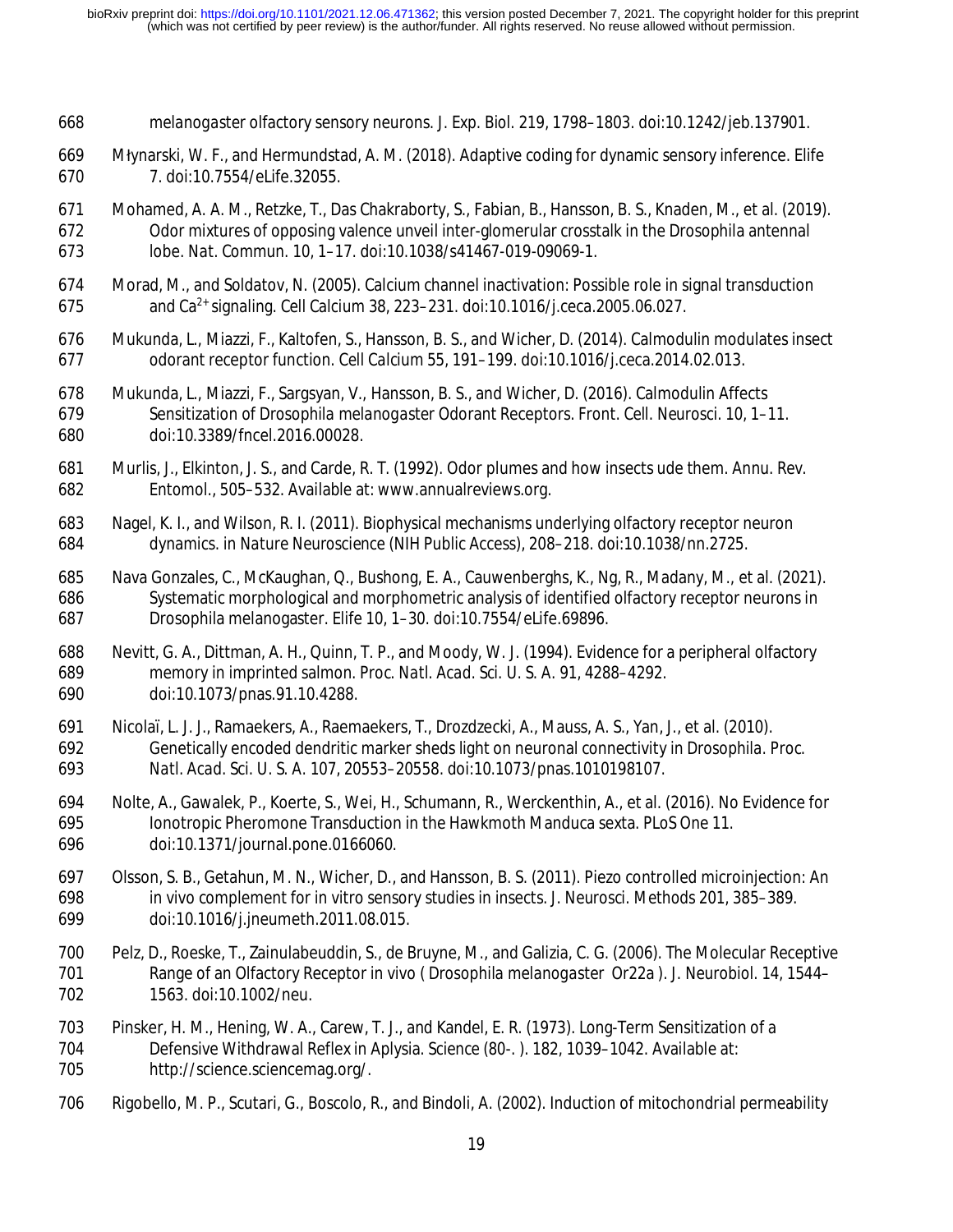- transition by auranofin, a Gold(I)-phosphine derivative. *Br. J. Pharmacol.* 136, 1162–1168. doi:10.1038/sj.bjp.0704823.
- 709 Root, C. M., Masuyama, K., Green, D. S., Enell, L. E., Nässel, D. R., Lee, C. H., et al. (2008). A Presynaptic<br>710 Gain Control Mechanism Fine-Tunes Olfactory Behavior. Neuron 59, 311–321. Gain Control Mechanism Fine-Tunes Olfactory Behavior. *Neuron* 59, 311–321. doi:10.1016/j.neuron.2008.07.003.
- Sargsyan, V., Getahun, M. N., Llanos, S. L., Olsson, S. B., Hansson, B. S., and Wicher, D. (2011).
- Phosphorylation via PKC Regulates the Function of the Drosophila Odorant Co-Receptor. *Front. Cell. Neurosci.* 5, 5. doi:10.3389/fncel.2011.00005.
- Schmidt, H. R., and Benton, R. (2020). Molecular mechanisms of olfactory detection in insects: beyond receptors. *Open Biol.* 10, 200252. doi:10.1098/rsob.200252.
- Seki, Y., Dweck, H. K. M., Rybak, J., Wicher, D., Sachse, S., and Hansson, B. S. (2017). Olfactory coding from the periphery to higher brain centers in the *Drosophila* brain. *BMC Biol.* 15, 18–22. doi:10.1186/s12915-017-0389-z.
- Shanbhag, S. R., Müller, B., and Steinbrecht, R. A. (1999). Atlas of olfactory organs of *Drosophila melanogaster* 1. Types, external organization, innervation and distribution of olfactory sensilla. *Int. J. Insect Morphol. Embryol.* 28, 377–397. doi:10.1016/S0020-7322(99)00039-2.
- Shanbhag, S. R., Müller, B., and Steinbrecht, R. A. (2000). Atlas of olfactory organs of *Drosophila melanogaster* 2. Internal organization and cellular architecture of olfactory sensilla. *Arthropod Struct. Dev.* 29, 211–229. doi:10.1016/S1467-8039(00)00028-1.
- Slankster, E., Odell, S. R., and Mathew, D. (2019). Strength in Diversity: Functional diversity among olfactory neurons of the same type. *J Bioenerg Biomembr.* 51, 65–75. doi:10.1007/s10863-018- 9779-3.Strength.
- Stengl, M., and Funk, N. W. (2013). The role of the coreceptor Orco in insect olfactory transduction. *J. Comp. Physiol. A Neuroethol. Sensory, Neural, Behav. Physiol.* 199, 897–909. doi:10.1007/s00359- 013-0837-3.
- Stensmyr, M. C., Dweck, H. K. M., Farhan, A., Ibba, I., Strutz, A., Mukunda, L., et al. (2012). A Conserved Dedicated Olfactory Circuit for Detecting Harmful Microbes in *Drosophila* . *Cell* 151, 1345–1357. doi:10.1016/j.cell.2012.09.046.
- Szyszka, P., Gerkin, R. C., Giovanni Galizia, C., and Smith, B. H. (2014). High-speed odor transduction and pulse tracking by insect olfactory receptor neurons. *Janelia Farm Res. Campus* 111. doi:10.1073/pnas.1412051111.
- 738 Tal, S. H., and Smith, D. P. (2006). A pheromone receptor mediates 11-cis-vaccenyl acetate-induced<br>739 responses in *Drosophila . J. Neurosci.* 26. 8727–8733. doi:10.1523/JNEUROSCI.0876-06.2006. responses in *Drosophila* . *J. Neurosci.* 26, 8727–8733. doi:10.1523/JNEUROSCI.0876-06.2006.
- Task, D., Lin, C. C., Afify, A., Li, H., Vulpe, A., Menuz, K., et al. (2020). Widespread polymodal chemosensory receptor expression in drosophila olfactory neurons. *bioRxiv*, 2020.11.07.355651. doi:10.1101/2020.11.07.355651.
- Wang, J. W. (2011). Presynaptic Modulation of Early Olfactory Processing in *Drosophila*. *Wiley Period. Inc. Dev. Neurobiol* 72, 87–99. doi:10.1002/dneu.20936.
- Wicher, D. (2018). Tuning insect odorant receptors. *Front. Cell. Neurosci.* 12.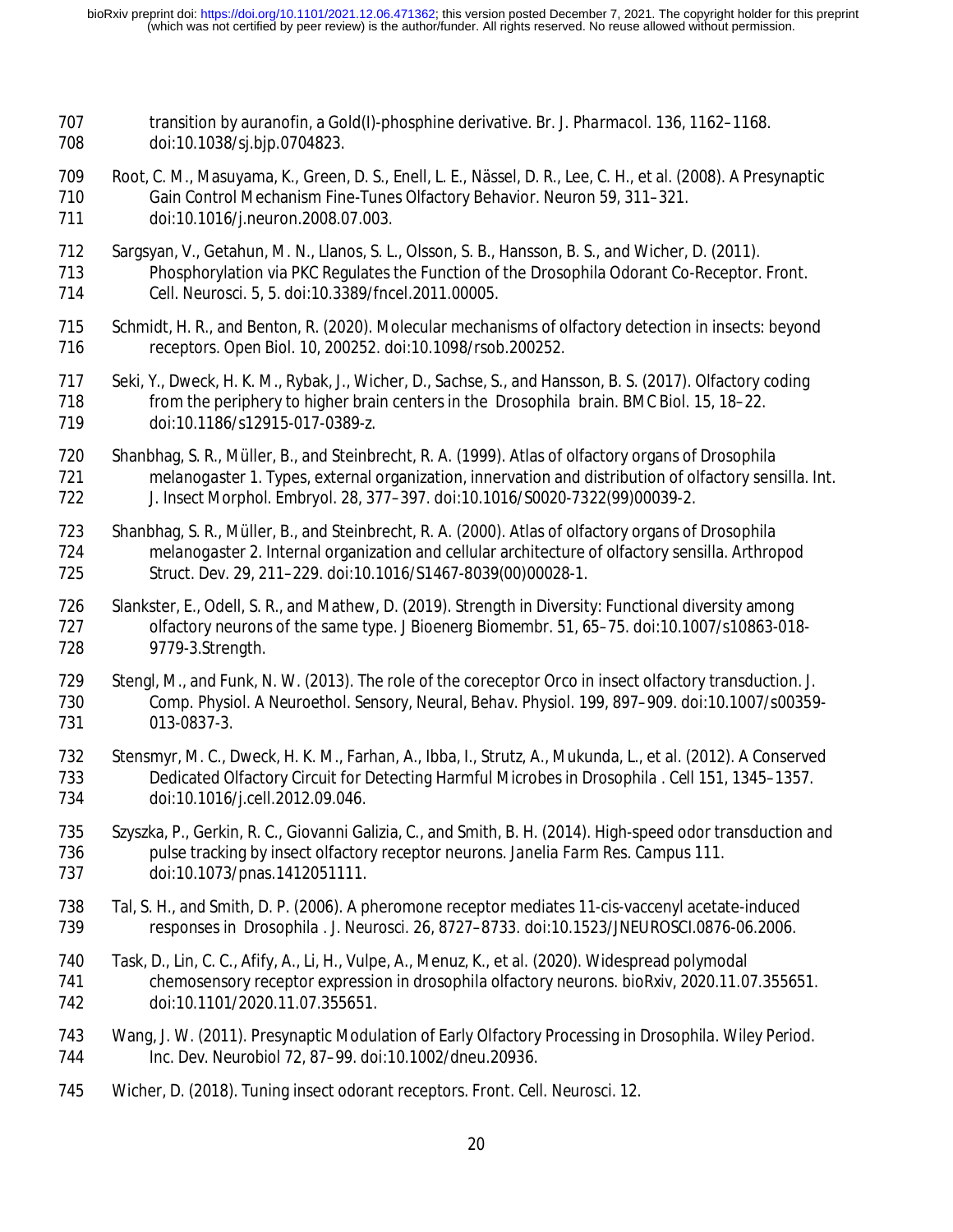- doi:10.3389/fncel.2018.00094.
- Wicher, D., and Miazzi, F. (2021). Functional properties of insect olfactory receptors: ionotropic receptors and odorant receptors. *Cell Tissue Res.* 1, 3. doi:10.1007/s00441-020-03363-x.
- Wicher, D., Schäfer, R., Bauernfeind, R., Stensmyr, M. C., Heller, R., Heinemann, S. H., et al. (2008). Drosophila odorant receptors are both ligand-gated and cyclic-nucleotide-activated cation channels. *Nature* 452, 1007–1011. doi:10.1038/nature06861.
- Wilson, R. I. (2013). Early olfactory processing in *Drosophila*: Mechanisms and principles. *Annu. Rev. Neurosci.* 36, 217–241. doi:10.1146/annurev-neuro-062111-150533.
- Younger, M. A., Herre, M., Ehrlich, A. R., Gong, Z., Gilbert, Z. N., Rahiel, S., et al. (2020). Non-canonical odor coding ensures unbreakable mosquito attraction to humans. *bioRxiv*.
- Zhang, D., Li, Y., Wu, S., and Rasch, M. J. (2013). Design principles of the sparse coding network and the role of "sister cells" in the olfactory system of Drosophila. *Front. Comput. Neurosci.* 0, 141. doi:10.3389/FNCOM.2013.00141.
- Zhang, Y., Tsang, T. K., Bushong, E. A., Chu, L. A., Chiang, A. S., Ellisman, M. H., et al. (2019). Asymmetric ephaptic inhibition between compartmentalized olfactory receptor neurons. *Nat. Commun.* 10. doi:10.1038/s41467-019-09346-z.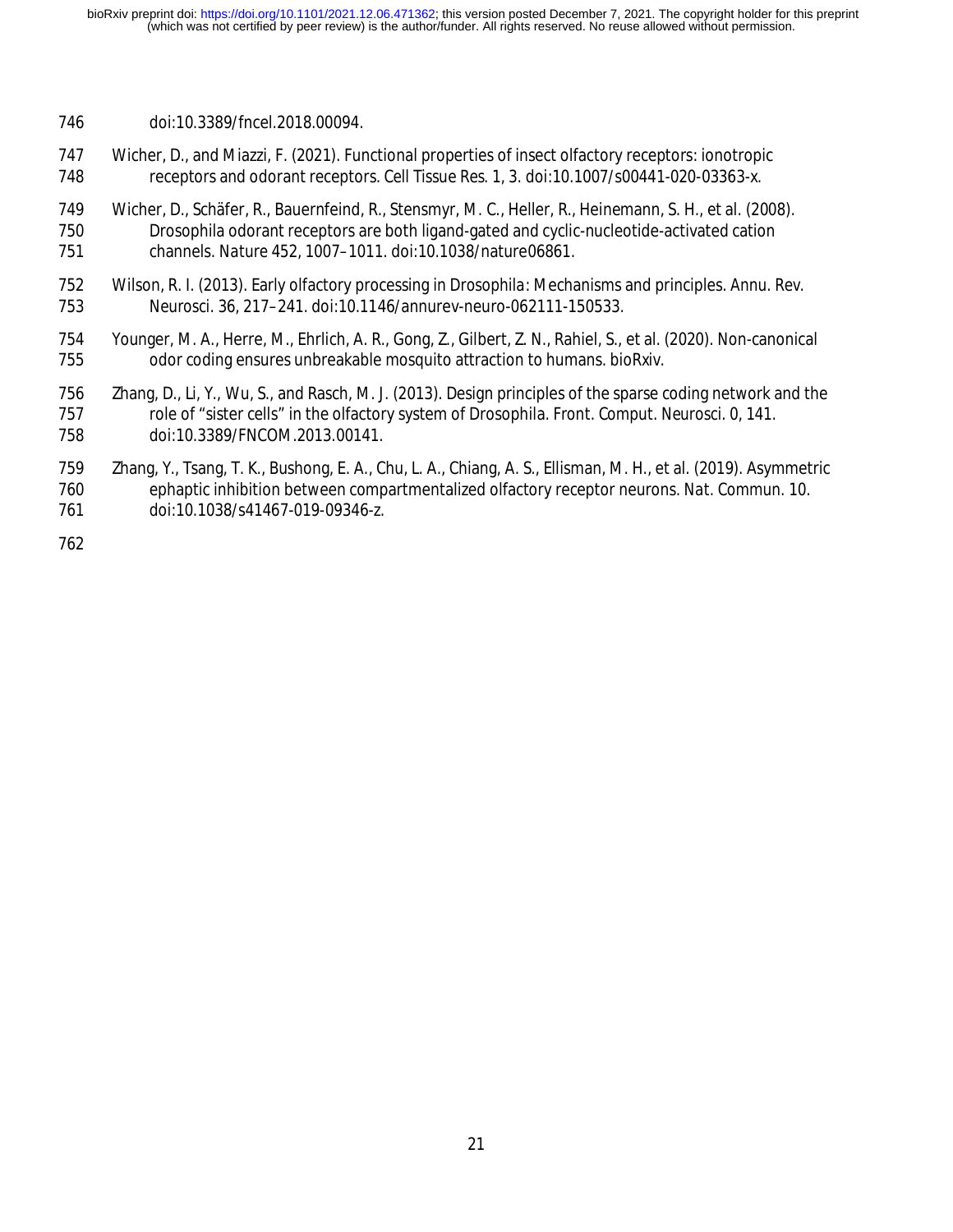

**Figure 1.** Single Sensillum Recordings. **A** Sensillum of interest (e.g. ab3) and schematic drawing of the neuron that it´s being recording from in white, partner neuron in black. **B** Neuronal activity of the different neurons as in A to two 0,5s stimulation (red bar) 20s apart. **C** Normalized spiking frequency (fnorm) for first (black) and second (gray) stimulation as in B. Red bar indicates odorant stimulus. Data represent mean ± SEM. **D** Averaged Area Under the Curve (AUC) over 2 seconds corresponding to those in C. Gray dots indicate outliers. Paired t-test: AUC\_Or22a n=13 pairs, AUC\_Or85b n=11 pairs, AUC\_Or7a n=5 pairs, AUC\_Or56a n=22 pairs, AUC\_Or82a n=17 pairs. Wilcoxon matched-pairs signed rank test: AUC\_Or67d n=14 pairs, AUC\_Or47a n=19 pairs. \*P<0.05, \*\*P<0.01, ns not significant.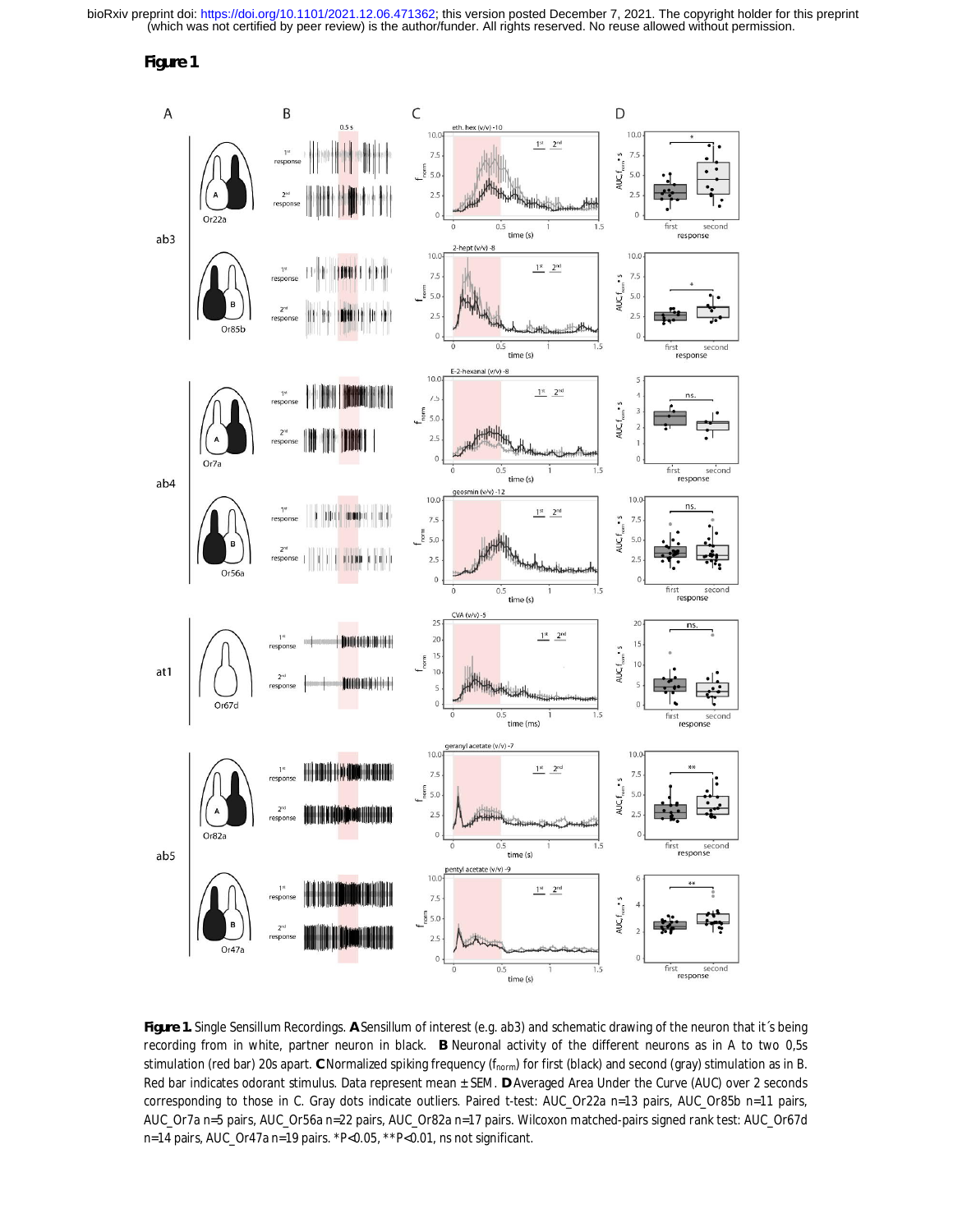

**Fig.2. A Left:** Example of an SSR trace for Or22a-(top) and Or56a-(bottom) expressing neurons in a 2 seconds time window. Spontaneous activity for 1 s is shown before the odor onset (lasting 0.5 s, indicated by the red bar). **Right:** Spontaneous activity for 1 s is significantly lower in ab4B neurons (6.8  $\pm$  0.6 spikes/s) compared to ab3A neurons (9.6  $\pm$  1.1 spikes/s) (Mann-Whitney test, two-tailed, \*p < 0.05, n<sub>Or22a</sub>=26, n<sub>Or56a</sub>=44). B Ca<sup>2+</sup> imaging concentration dose response curves for Or22a (green, n<sub>et.hex</sub>=12) and Or56a (orange, n<sub>geos</sub>=9) expressing neurons. Measurements were done in the soma. Curves represent sigmoidal fits described by Hill coefficient 0.8 (eth.hex), 0.6 (geosmin), and EC<sub>50</sub> of 1.5 µM (et.hex) and 0.025 µM (geosmin). Data represent mean ± SEM.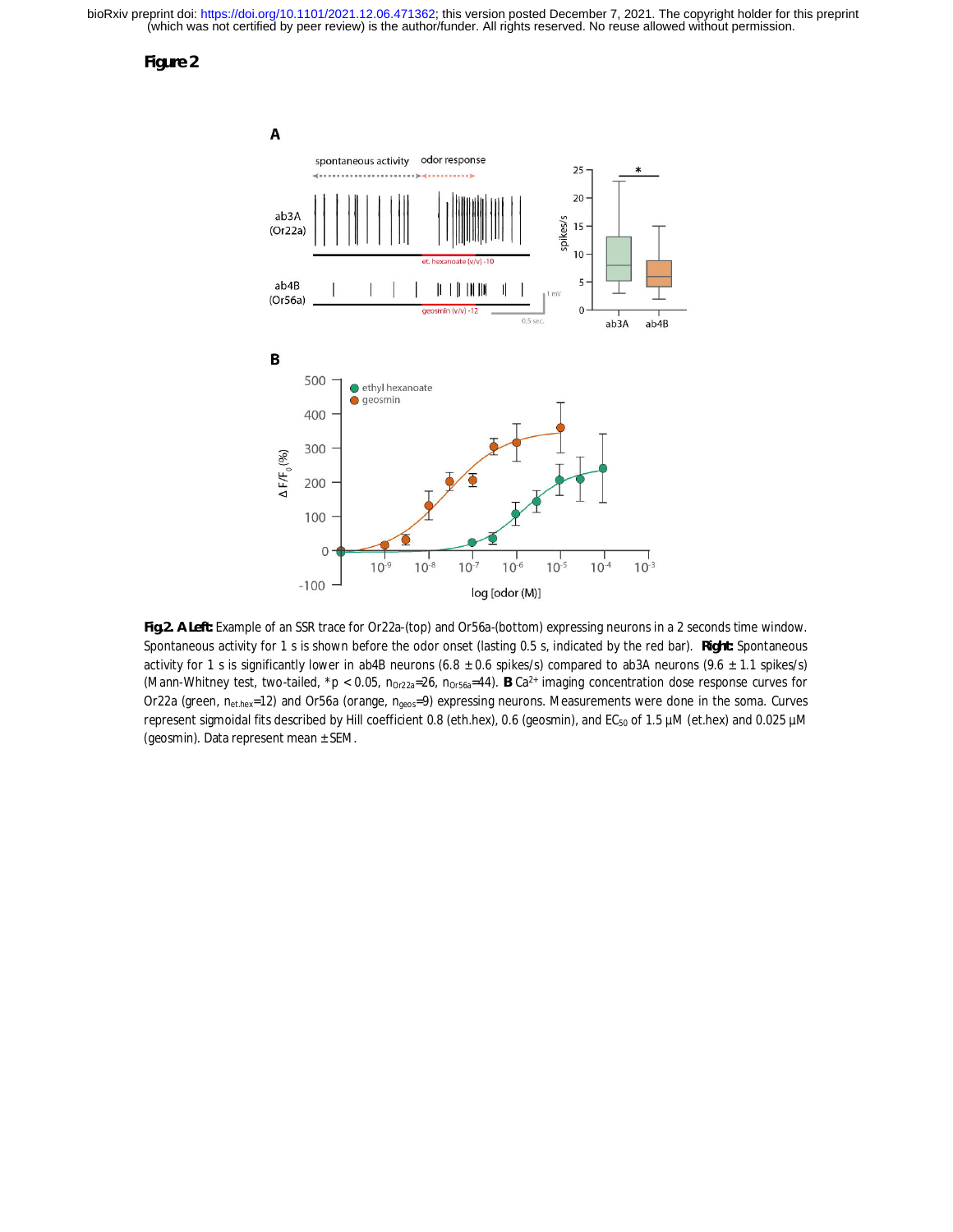

**Figure 3. A** neuronal distribution and morphology of GAL4 lines with the fluorescent marker GCamp6f. Dotted line indicates a single neuron. White arrow indicates inner dendrite. **B** mitochondrial distribution with marked mitochondria (Mito-GFP) and a dendritic marker (DenMark) under the control of the OSN Or22a- (top) or Or56a-Gal4 driver (down). White arrows indicate mitochondria. Scale bar: 20 µm for whole antenna and 10 µm for detail. OD: outer dendrites, ID: inner dendrites.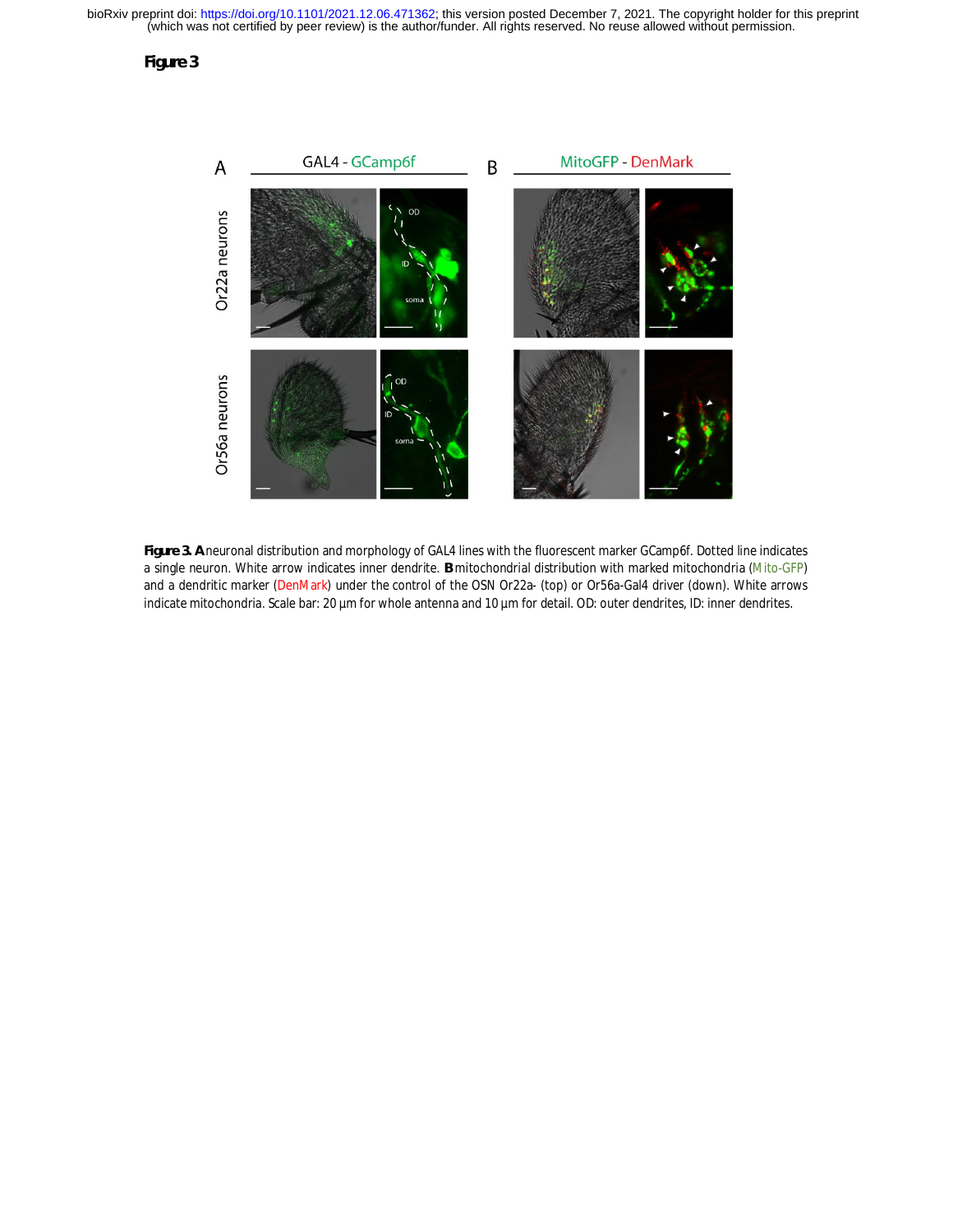**Figure 4**



**Figure 4. Left:** schematic drawing of neurons and the compartment analyzed, top panels for inner dendrites and lower panels for somata. Dotted orange line indicates measuring section. Middle: width (µm) and area (µm<sup>2</sup>) of inner dendrites (**A**) and soma (**C**) of both neuronal populations. **Left:** corrected total cellular fluorescence (CTCF) calculated as in McCloy et al., 2014 as an estimation of mitochondria abundance. There is a significant difference in the fluorescence intensity between Or22a and Or56a expressing neurons in both the inner dendrites (**B**) and the soma (**D**). Data represent mean ± SEM. Two-tailed t-test, ns, not significant, \*\*\*p < 0.001, \*p < 0.05. Soma:  $n_{0r22a} = 8$ ,  $n_{0r56a} = 10$ ; Inner dendrites:  $n_{0r22a} = 8$ ,  $n_{Or56a}=7$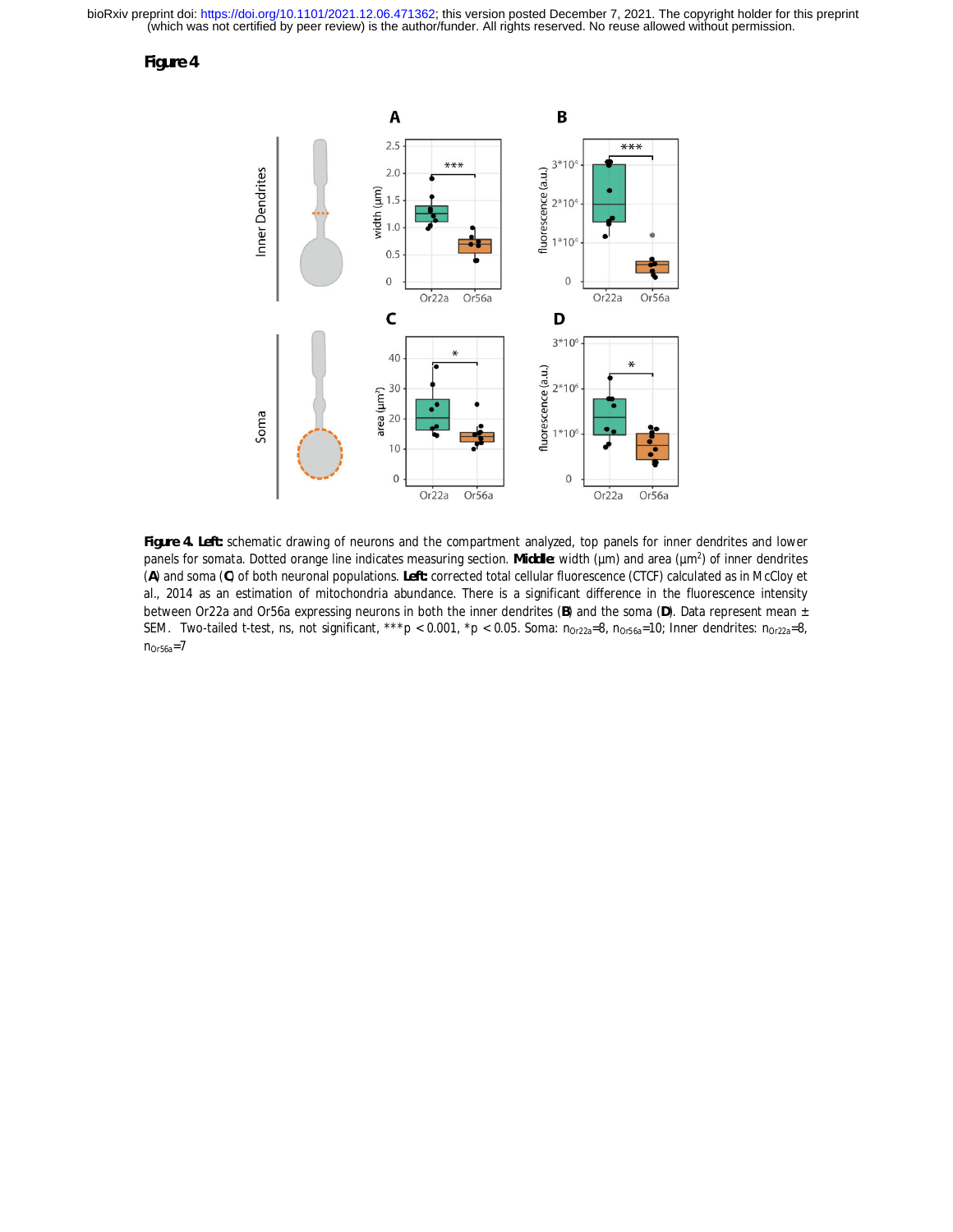

**Figure 5**. **Sensitization in Or22a neurons**. Left: schematic drawing of an Or22a-expressing OSNs. Orange dotted lines show division of the different cellular compartments as used for analysis. **A,B,C**: Kinetics show averaged time course of the change in fluorescence intensity (ΔF/F0) in *Drosophila* OSNs after application of 0.5 µM ethyl hexanoate (arrows) in outer dendrites (**A**, n=7), inner dendrites (**B**, n=8) and soma (**C**, n=10) under control conditions (in white) and in the presence of the mPTP activator auranofin 25 μM (pink box). Gray bar indicates where data was normalized to obtain ΔF/F<sub>0</sub>. D,E,F: maximum increase in ΔF/F0 after ethyl hexanoate application in the different compartments as in A-C. **G,H,I**: maximum increase in [Ca2<sup>+</sup> ]i between paired stimulations in presence of auranofin 25 µM. Data represent mean ± SEM; one tail paired t-test, ns not significant,  $*$  p  $\leq$  0.05,  $*$  $*$  p  $\leq$  0.01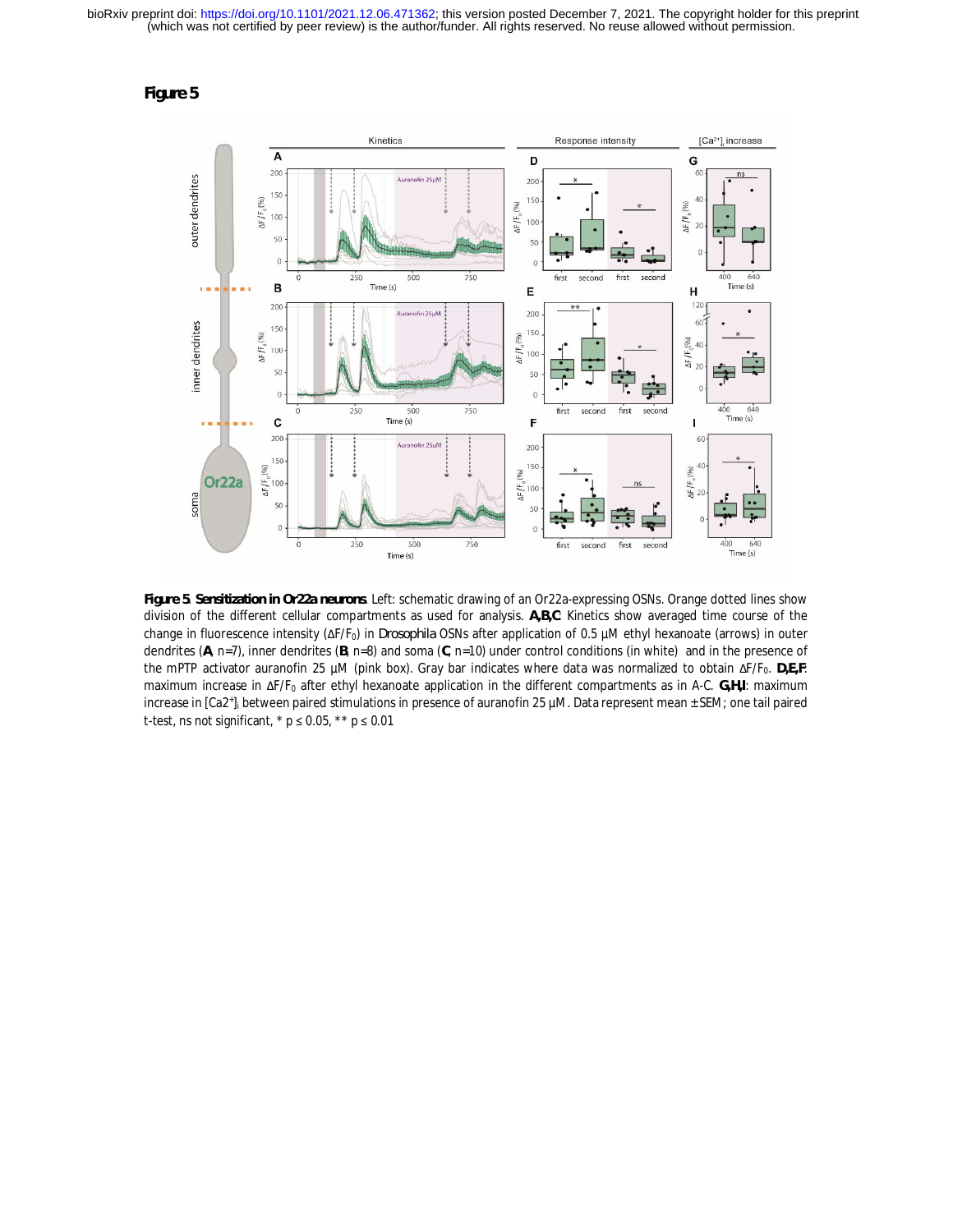

**Figure 6**. **No sensitization in Or56a neurons**. Left: schematic drawing of an Or56a-expressing OSNs. Orange dotted lines show division of the different cellular compartments as used for analysis. **A,B,C**: Kinetics show averaged time course of the change in fluorescence intensity (ΔF/F0) in *Drosophila* OSNs after application of 0.1 nM geosmin (arrows) in outer dendrites (**A**, n=8), inner dendrites (**B**, n=7) and soma (**C**, n=10) under control conditions (in white) and in the presence of the mPTP activator auranofin 25 µM (pink box). Gray bar indicates where data was normalized to obtain ΔF/F0. **D,E,F**: maximum increase in ΔF/F<sub>0</sub> after geosmin application in the different compartments as in A-C. G,H,I: maximum increase in [Ca2+]<sub>i</sub> between paired stimulations in presence of auranofin 25 µM. Data represent mean ± SEM; one tail paired t-test, ns not significant,  $* p \le 0.05$ ,  $** p \le 0.01$ .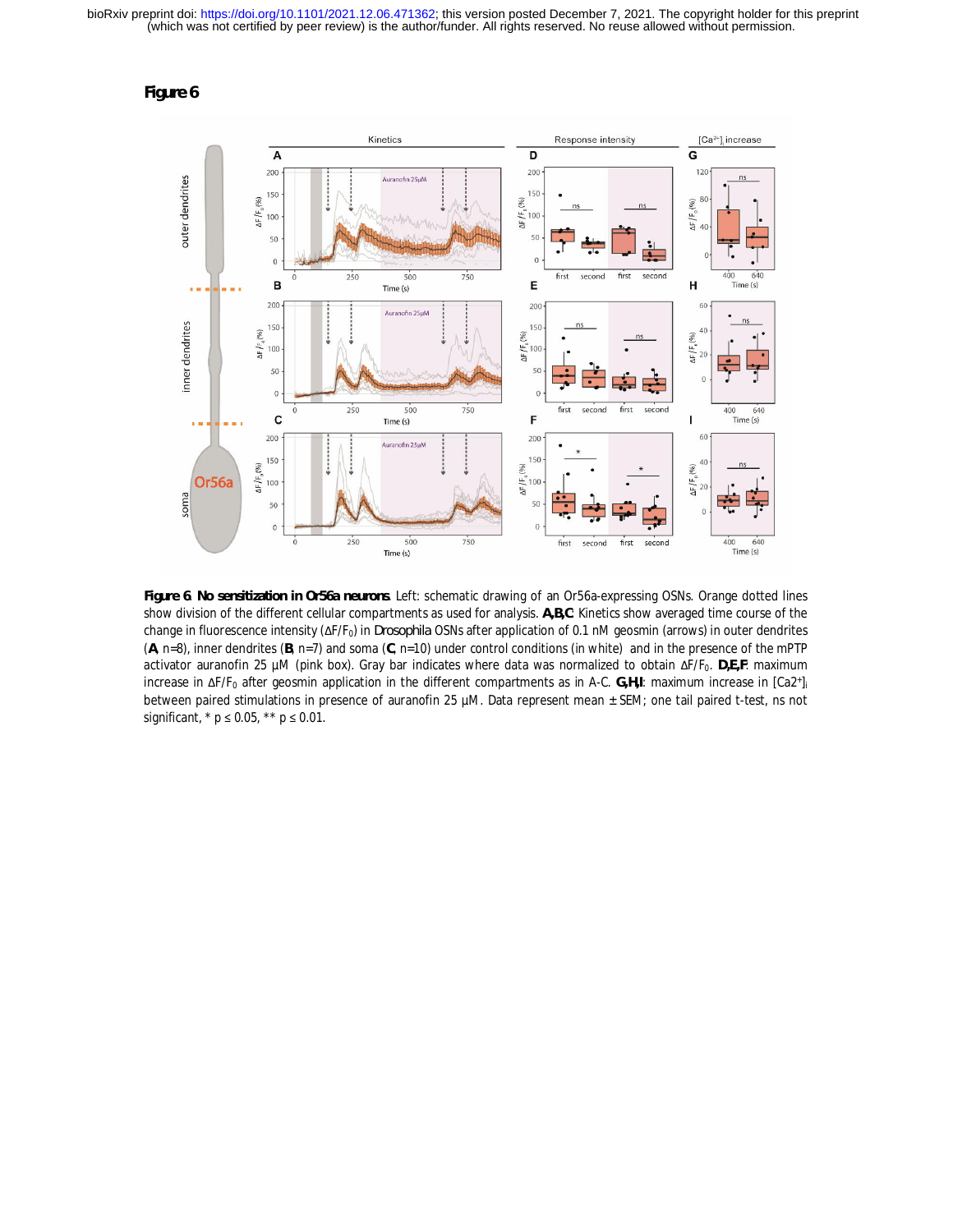**Table1.** List of flies lines used

|               | Genotype                             |
|---------------|--------------------------------------|
| 1             | Canton-S (WT)                        |
| $\mathcal{P}$ | w;UAS-GCaMP6f;Or22a-Gal4             |
| 3             | w;UAS-GCaMP6f;Or56a-Gal4/TM6B        |
|               | CyO/BL;Or22a-Gal4, UAS-DenMark       |
| 5             | CyO/BL;Or22a-Gal4, UAS-MitoGFP       |
|               | (CyO)/+;Or56a-Gal4, UAS-DenMark      |
|               | (CyO)/+;Or56a-Gal4, UAS-MitoGFP/TM6B |

**Table 2**. Summary of target sensillum and chemicals used for SSR experiments

| Sensillum type (neuron) | Compound        | CAS        |  |
|-------------------------|-----------------|------------|--|
| ab3(A)                  | ethyl hexanoate | 123-66-0   |  |
| ab3(B)                  | 2-heptanone     | 110-43-0   |  |
| ab4(A)                  | E2-hexanal      | 6728-26-3  |  |
| ab4(B)                  | geosmin         | 16423-19-1 |  |
| at1                     | cVA             | 6186-98-7  |  |
| ab5(A)                  | geranyl acetate | 105-87-3   |  |
| ab5(B)                  | pentyl acetate  | 628-63-7   |  |

**Table 3**. Sensitization results for SSR experiments. Significant difference between first and second AUC indicates sensitization. Data represent mean ± SEM.

|                 | Area Under the Curve (AUC, fnorm • s) |                     | Paired |               |             |
|-----------------|---------------------------------------|---------------------|--------|---------------|-------------|
| Sensillum       | 1 <sup>st</sup> AUC                   | 2 <sup>nd</sup> AUC | n      | t-test        | Wilcoxon    |
| ab3A (Or22a)    | $3.04 \pm 0.35$                       | $4.78 \pm 0.69$     | 13     | * $p<0.05$    |             |
| ab3B (Or85b)    | $2.61 \pm 0.19$                       | $3.35 \pm 0.33$     | 11     | $*p<0.05$     |             |
| ab5A (Or82a)    | $3.06 \pm 0.29$                       | $3.85 \pm 0.37$     | 17     | ** $P < 0.01$ |             |
| ab5B (Or47b)    | $2.50 \pm 0.09$                       | $3.06 \pm 0.18$     | 19     |               | ** $P<0.01$ |
| ab4A (Or7a)     | $2.64 \pm 0.26$                       | $2.17 \pm 0.27$     | 5      | ns            |             |
| ab4B (Or56a)    | $3.66 \pm 0.27$                       | $3.62 \pm 0.34$     | 22     | ns            |             |
| (Or67d)<br>at 1 | $5.25 \pm 0.87$                       | $4.79 \pm 1.11$     | 14     |               | ns          |